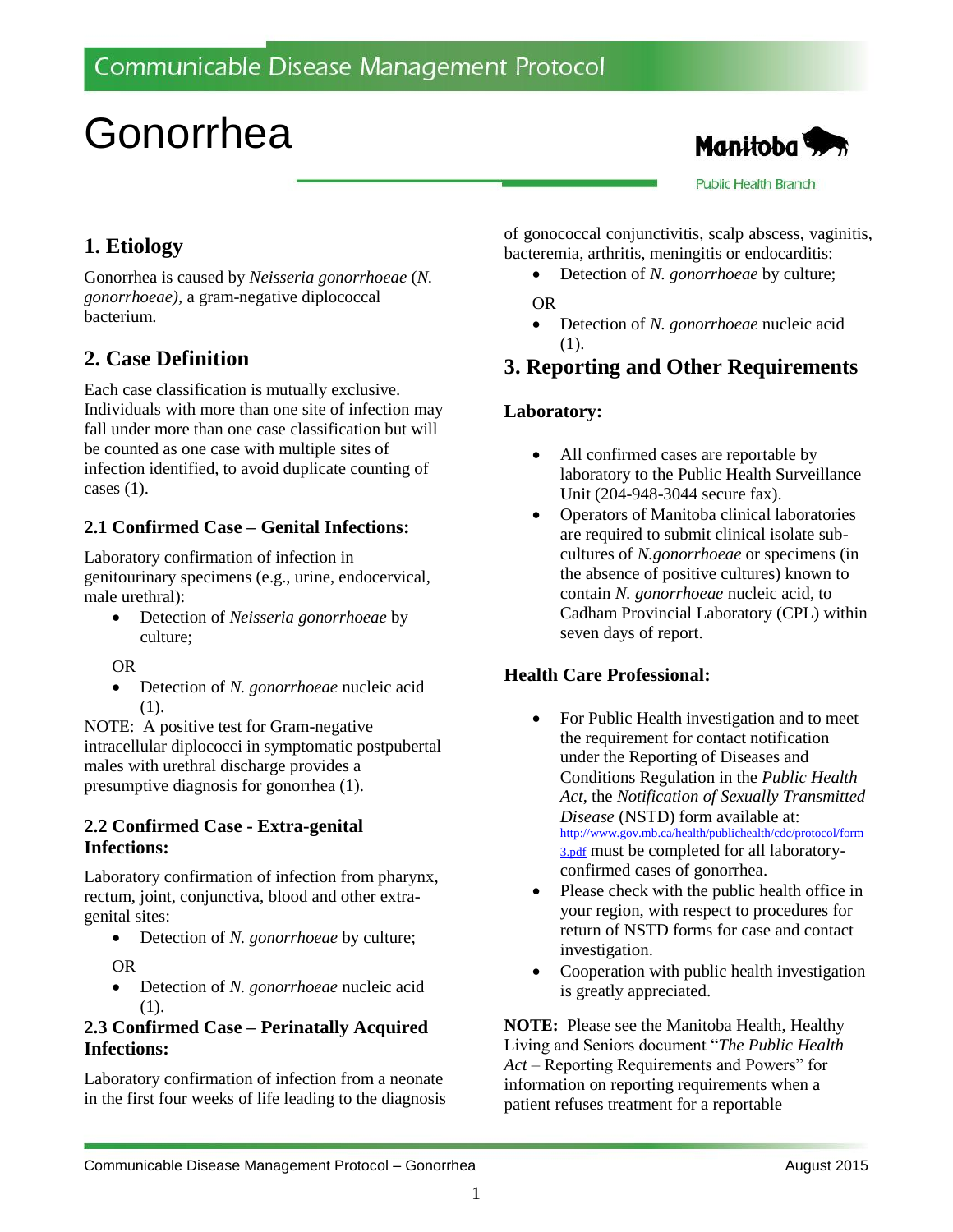communicable disease or fails to comply with an order from the Medical Officer of Health <http://www.gov.mb.ca/health/publichealth/cdc/protocol/pharrp.pdf> .

#### **Regional Public Health/First Nations Inuit Health Branch:**

 Return completed NSTD forms to the Public Health Surveillance Unit by mail (address on form) or secure fax (204-948-3044).

# **4. Epidemiology**

## **4.1 Reservoir and Source:**

Humans (3). The source of the organism is exudate and secretions from infected mucosal surfaces in humans (2).

## **4.2 Transmission:**

Transmission occurs through direct contact with exudates from mucous membranes of infected people, almost always as a result of sexual activity (3). Perinatal transmission may also occur (2, 4). Transmission occurs rarely through household exposure in prepubertal children (2). Sexual abuse should be considered strongly when genital, rectal, or pharyngeal colonization or infection is diagnosed in prepubertal children beyond the newborn period (2).

#### **4.3 Occurrence:**

**General:** In 2008, the World Health Organization estimated that there were 106 million new cases of gonorrhea among adults globally (5). The disease affects both men and women, especially sexually active adolescents and younger adults (3). Prevalence is highest in communities of lower socioeconomic status (3). Reported incidence of infection in the United States of America is highest in females 15 through 24 years of age and in males 20 through 24 years of age (2). Data from

genitourinary medicine clinics in England show that 42% of diagnosed gonorrhea is in men who have sex with men (MSM) (6).

**Canada:** Between 2003 and 2012, the rate of reported cases of gonorrhea increased by 38.9%, from 26.0 to 36.2 per 100,000 (7). Between 2001 and 2010, the overall reported rates of gonorrhea were consistently higher in males than in females (7). In 2010, people under 30 years of age accounted for the majority (70.5 %) of reported gonorrhea cases (8). The highest rate in females was 15 to 19 years of age (147.0 per 100,000) (8), and in males 20 to 24 years of age (134.5 per 100,000) (8). The increase in rates of reported cases is likely due in part to improved diagnosis through nucleic acid amplification testing (NAAT) (7). Increasing gonococcal resistance to many available treatments may also contribute to increasing rates (7).

**Manitoba:** In 2011, the rate of reported gonorrhea cases in Manitoba was over two times the national average.In 2013, 1,220 cases (rate of 96.3 per 100,000) were reported to the Public Health Surveillance System, Manitoba Health, Healthy Living and Seniors. This is a decrease from the rate reported in 2006 (132.7 per 100,000), corresponding to 1,564 cases. In 2013, the overall rate of infection in females (105 per 100,000) was higher than in males (84 per 100,000). The 15 to 24-year-old age group had the highest rates of infection for both males (335 per 100,000) and females (471 per 100,000).

## **4.4 Incubation Period:**

Usually two to seven days (2, 9).

## **4.5 Host Susceptibility and Resistance:**

Humans are considered universally susceptible. Individuals deficient in complement components are uniquely susceptible to bacteremia (3). Young sexually active females are at higher risk for gonococcal pelvic inflammatory disease than older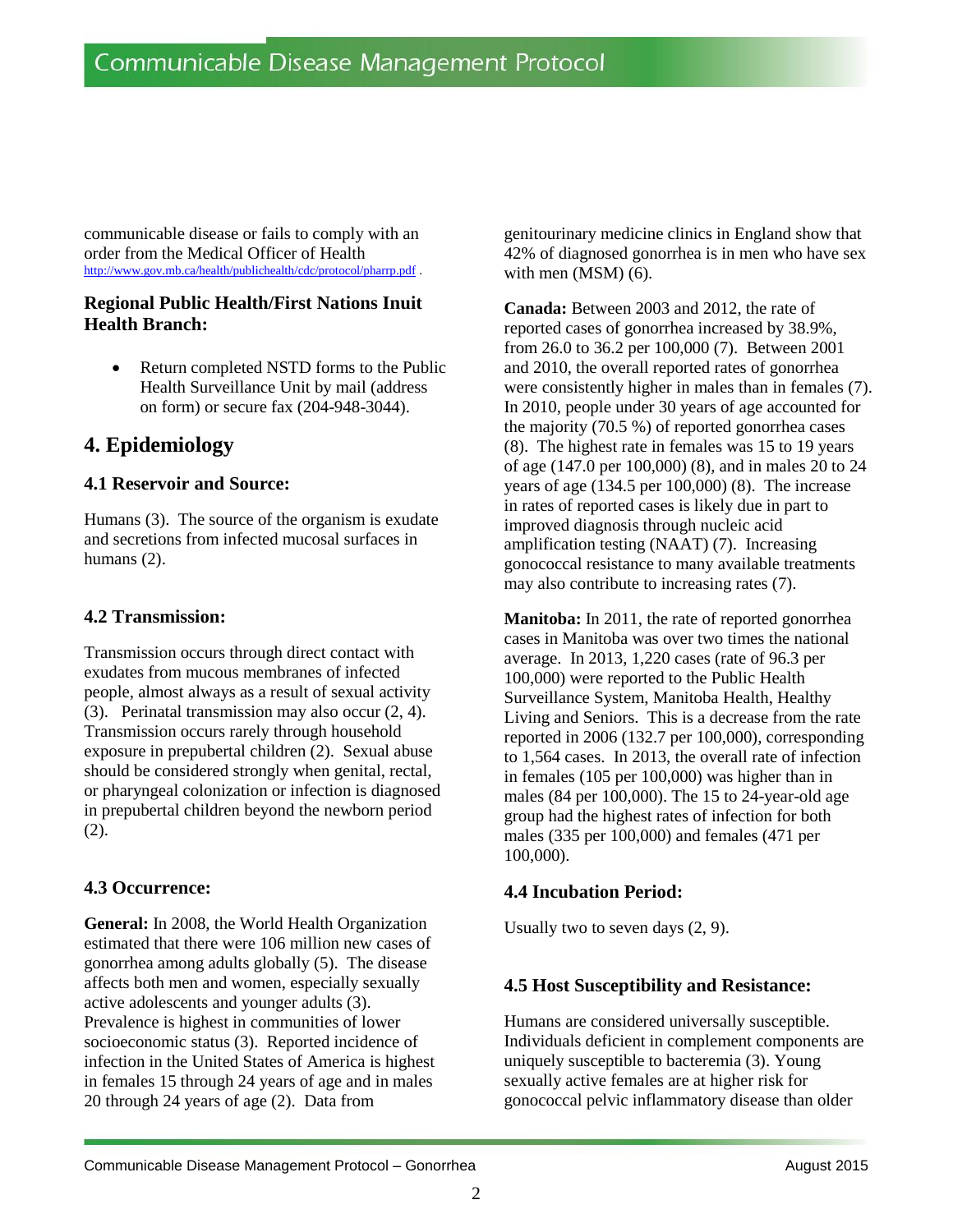women owing to biological factors (cervical ectopy) that may facilitate ascending infection, as well as sexual behavioural factors that are more common in younger age brackets (4). Infection with HIV increases the risk of acquisition of gonorrhea (10). Gonococcal strains are antigenically heterogeneous and reinfection is common (3).

## **4.6 Period of Communicability:**

Communicability is for as long as the person harbours the organism (2). Communicability may extend for months if untreated (3). Effective treatment ends communicability within hours (3).

# **5. Clinical Presentation/Natural History**

Gonorrhea is a common bacterial infection that is transmitted almost exclusively by sexual contact or perinatally and primarily affects the mucous membranes of the urethra and cervix and, less frequently, those of the rectum, oropharynx, and conjunctivae (4). Ascending genital infection in women leads to endometritis and salpingitis—called pelvic inflammatory disease (PID). This is the most common complication, and a frequent cause of female infertility (4).

## **5.1 Uncomplicated Infection in Adults:**

Acute urethritis is the main manifestation in men (4). The major symptoms in men are urethral discharge and dysuria usually without urinary frequency (4). Urethral itch may also occur (9). A small proportion of men with urethral gonorrhea remain asymptomatic (3, 4).

Infection in women is often asymptomatic but symptoms may include lower abdominal pain, increased vaginal discharge, deep dyspareunia, abnormal vaginal bleeding and dysuria (often without urgency or frequency)  $(4, 9)$ . If initial infection is asymptomatic, gonococal infection in women may not be identified until complications (e.g., PID) have occurred (11).

Pharyngeal gonococcal infection is acquired by receptive oral sex (4). Most pharyngeal infections are asymptomatic (4).

*N. gonorrhoeae* has been isolated from the rectum in up to 40% of women with gonorrhea (sometimes when there is no history of rectal penetration) and in a similar proportion of MSM (men who have sex with men) with uncomplicated gonorrhea (4). Rectal gonococcal infection is usually asymptomatic, but some patients have acute proctitis manifested by anal pruritis, tenesmus, purulent discharge, or rectal bleeding (4).

Gonococcal conjunctivitis in adults is usually seen in persons with genital gonorrhea, likely a result of autoinoculation (4). Gonococcal conjunctivitis is usually painful, with prominent photophobia and copious, purulent exudate; corneal ulceration can supervene rapidly in the absence of prompt antibiotic therapy (4).

#### **Infection in Pregnancy:**

Gonorrhea in pregnancy is associated with spontaneous abortion, premature labour, early rupture of fetal membranes, chorioamnionitis and perinatal infant mortality (4).

#### **Interrelationship between Gonorrhea and HIV:**

HIV transmission and acquisition are enhanced in people with gonococcal infections (3, 9). As HIV weakens the immune system, it is easier for someone who is HIV-positive to become infected with gonorrhea (10).

## **5.2 Complications:**

Local extension from the genital tract can result in epididymitis and chronic prostatitis in men and bartholinitis, perihepatitis, pelvic inflammatory disease (PID), ectopic pregnancy and infertility in women (2, 9). Even asymptomatic infection in females can progress to PID, with tubal scarring that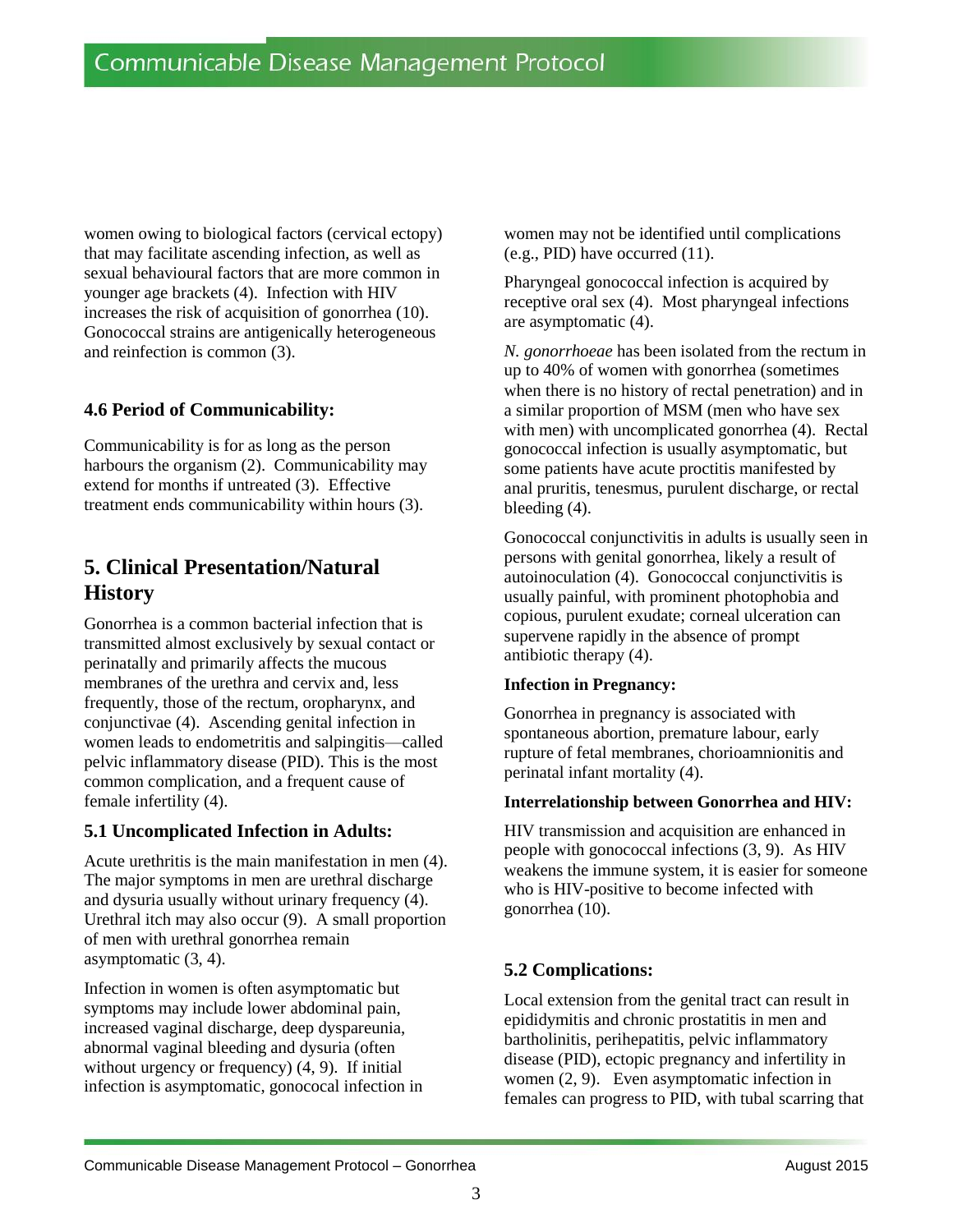can result in ectopic pregnancy or infertility (2, 11). Eye infections in adults may progress to corneal involvement, perforation and blindness if not treated promptly.

## **5.3 Infection in Children:**

In children beyond the newborn period, including prepubertal children, gonococcal infection may occur in the genital tract and almost always is transmitted sexually (2). Vaginitis is the most common presentation in prepubertal females (2). Gonococcal urethritis is an uncommon presentation in the prepubertal male (2). Among sexually abused children, anorectal and pharyngeal infections with *N. gonorrhoeae* are common and frequently asymptomatic (11).

**Neonatal Infection:** Gonococcal infection among neonates results from perinatal exposure to the mother's infected cervix (11). Infection in the newborn infant usually involves the eyes (2). It is usually an acute illness that manifests two to five days after birth (11). Other manifestations include rhinitis, vaginitis, urethritis, and infection at sites of fetal monitoring (e.g., scalp) (11). The most severe manifestations of *N. gonorrhoeae* infection in newborns are ophthalmia neonatorum and sepsis, which can include arthritis and meningitis  $(11)$ . Ophthalmia neonatorum can result in perforation of the globe of the eye and blindness (11).

## **5.4 Disseminated Gonococcal Infections (DGI):**

Septic arthritis and a characteristic syndrome of polyarthritis, dermatitis and tenosynovitas are predominant manifestations (4, 11). Rare manifestations include meningitis, osteomyelitis, septic shock and acute respiratory distress syndrome (4).

# **6. Laboratory Diagnosis**

Diagnosis is based on a combination of history, physical examination and laboratory investigation. A diagnosis of gonorrhea should be considered in

anyone with signs or symptoms compatible with gonorrhea.

There should also be a high index of suspicion in the following individuals, for whom testing/screening is recommended:

- Individuals who have had sexual contact with a person with a confirmed or suspected gonococcal infection;
- Individuals who have had unprotected sex with a resident of an area with high gonorrhea burden and/or high risk of antimicrobial resistance;
- Individuals with a history of previous gonococcal infection;
- Individuals with a history of other sexually transmitted infections (e.g., chlamydia, HIV);
- Sex workers and their sexual partners;
- Sexually active youth  $< 25$  years of age;
- Street-involved youth and other homeless populations;
- Men who have unprotected sex with men;
- Individuals who have sex with multiple and/or casual/anonymous partners; and
- Individuals requesting sexually transmitted/blood-borne infections (STBBI) screening.

In postpubertal males, the presence of gram-negative intracellular diplococci on a stained smear of urethral exudate is generally diagnostic of gonorrhea (9). Staining is unreliable in females due to the presence of other microbial species that may mimic *Neisseria*.

Depending on the clinical situation, consideration should be given for collection of samples using both culture and nucleic acid amplification testing (NAAT), especially in symptomatic patients (9).

## **6.1 Nucleic Acid Amplification Testing (NAAT):**

Cadham Provincial Laboratory (CPL) performs assays for both gonorrhea and chlamydia on all urine and swab specimens submitted for NAAT. CPL is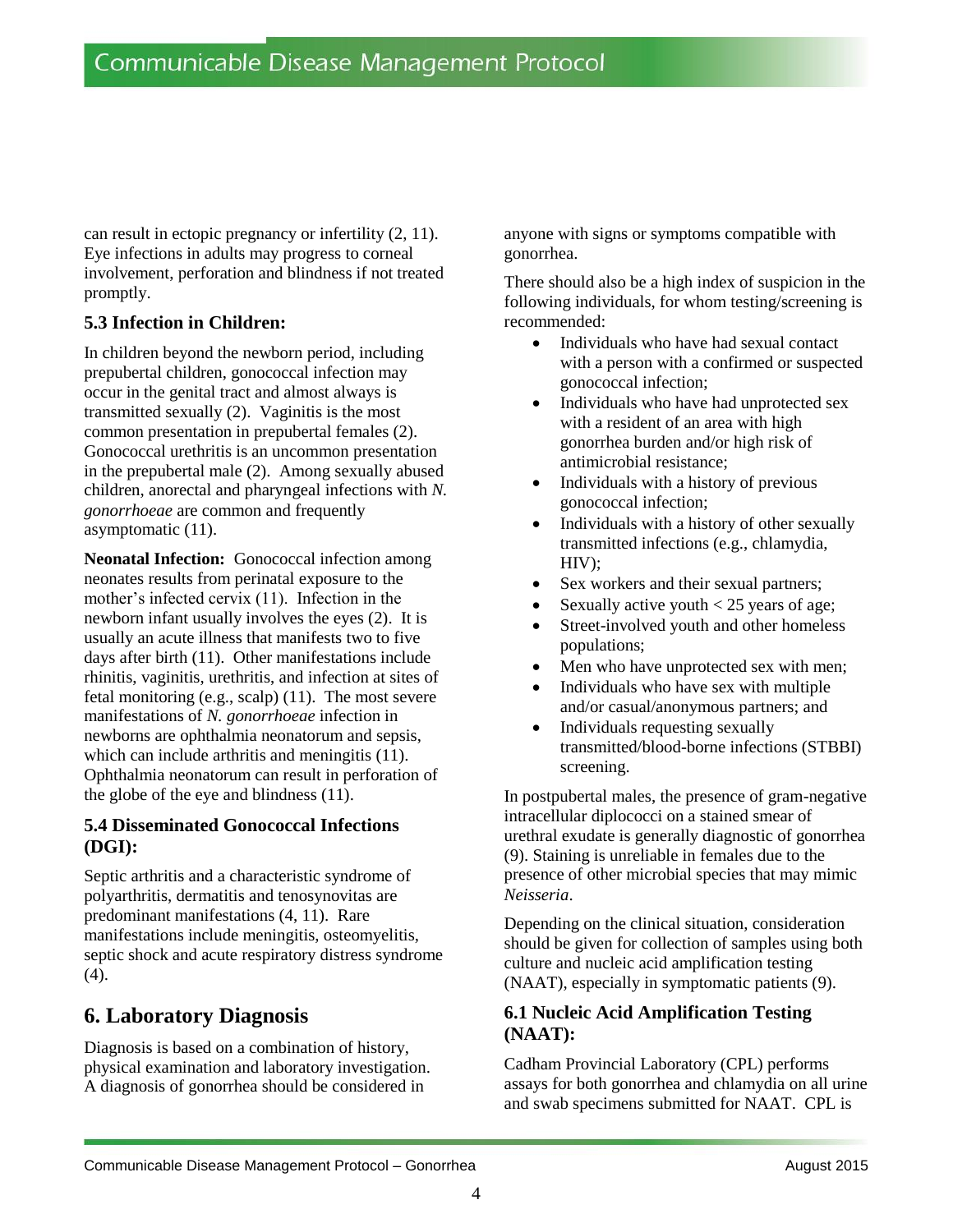currently the sole laboratory provider of NAAT diagnostic and screening services in Manitoba for gonorrhea and chlamydia. For the most current information regarding specimen collection, refer to the specimen collection instructions provided by CPL in the online CPL Guide to Services <http://www.gov.mb.ca/health/publichealth/cpl/docs/guide.pdf> . If CPL specimen collection requirements change, the changes will be reflected in the online CPL *Guide to Services* and will also be communicated to practitioners by letter from CPL.

- **Adult Male/Female Urine:** Urine is the preferred specimen for males and it is the only recommended specimen for females without a cervix (e.g., due to hysterectomy) or those refusing a complete genital examination. The patient should not have voided for at least one hour prior to specimen collection. The first 20-30 mL (not midstream) of urine should be collected in a sterile plastic preservative-free container. Transfer the urine as soon as possible (within 24 hours of collection) to the urine specimen transport tube provided in the CPL-provided urine specimen collection kit. Store at  $2^{\circ}$  - 30 $^{\circ}$  C until transportation to CPL is available.
- **Adult Male Urethral and Female Endocervical Swab Specimens:** The CPLprovided unisex swab specimen collection kit is used for female endocervical and male urethral swab specimens. In Manitoba, vaginal swab testing using an Aptima Unisex swab, may be considered for prepubertal girls, not women. At this time, vaginal swabs submitted on females over the age of 12 will not be processed. Males should **NOT** have urinated one hour prior to specimen collection. Only the swab in the NAAT kit should be used. After collection of the endocervical/urethral specimen, place the collection swab into the swab specimen transport tube.

**NOTE:** The Aptima Combo 2® test performed at CPL has not been approved for conjunctival specimens. Laboratory results obtained for conjunctival specimens will be reported as "for investigational purposes only". The Aptima Combo 2® test has not been validated for rectal and pharyngeal specimens and if received, such specimens would be rejected. Refer to "Adult Male/Female Non-genital Specimens" below.

## **6.2 Culture:**

Cultures obtained less than 48 hours after exposure may give false negative results (9). Culture is more likely to be successful when the specimen can be processed in the laboratory within 24 hours from specimen collection. All suspected treatment failures should be investigated using culture, which allows for antimicrobial susceptibility testing (9). Culture, in addition to applicable NAAT, is also strongly recommended in the following situations:

- To determine antibiotic susceptibilities prior to treatment, when possible;
- As a **test of cure** for suspected treatment failure or in situations where there is an increased probability of treatment failure;
- For symptomatic MSM;
- In the case of sexual abuse/sexual assault (rectal, pharyngeal, vaginal);
- For specimens taken from children under 12 years of age (see Prepubertal Children below)
- To evaluate pelvic inflammatory disease (PID) or any other suspected extra-genital non-gonococcal infection; and
- If the infection was acquired in countries or areas with high rates of antimicrobial resistance (9).

See section below "Adult Male/Female Non-genital Specimens" for how to obtain specimens for culture.

#### **Adult Male/Female Non-genital Specimens:**

Culture is necessary for specimens obtained from all non-genital sites (i.e., throat, rectum, eye). Oropharyngeal specimens are indicated in females and males (e.g., MSM) with a history of performing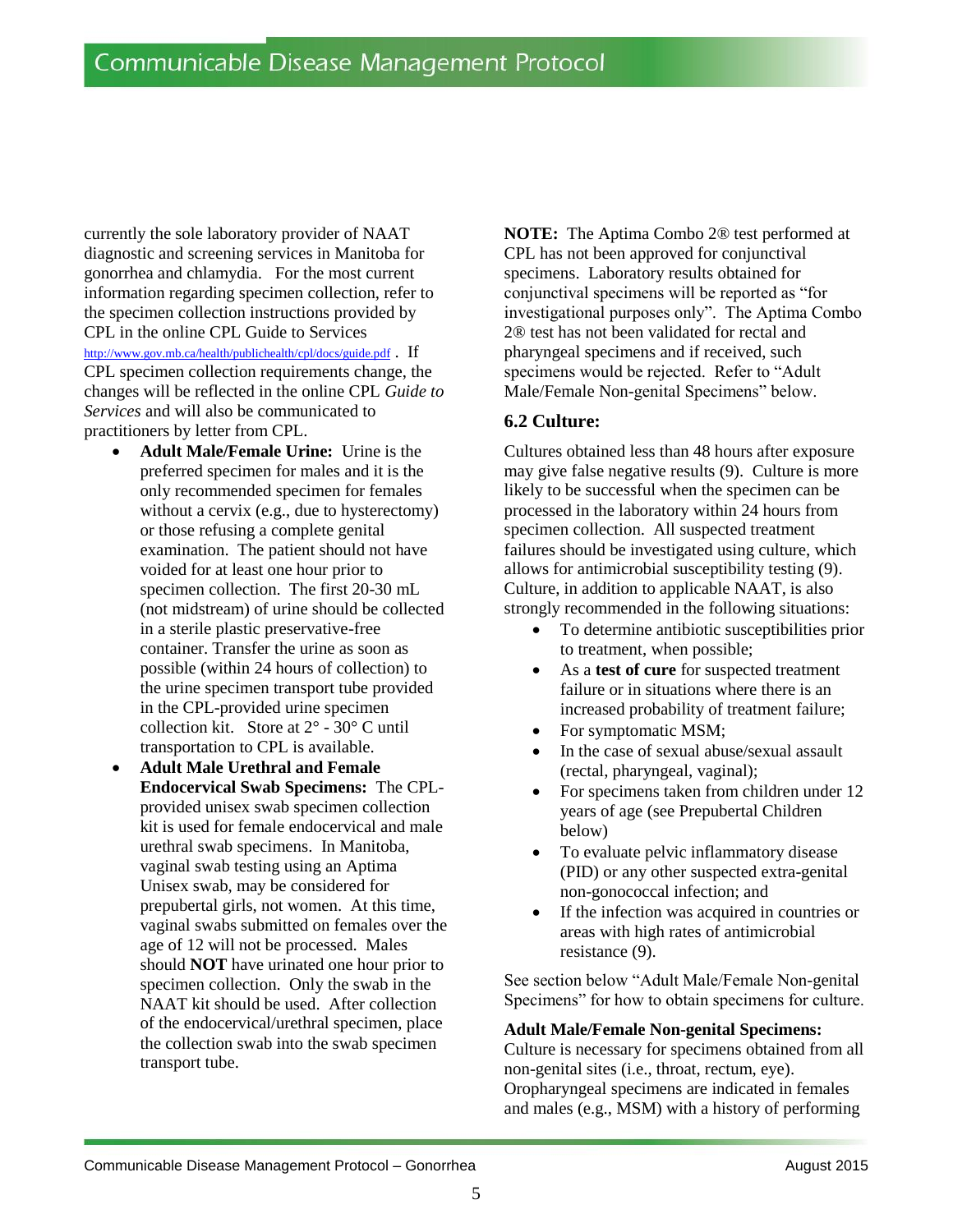oral sex (9). Rectal specimens are indicated in females with anogenital symptoms, females with a history of receptive anal intercourse (whether or not condoms were used), and in MSM who practice receptive anal intercourse (whether or not condoms were used) (9).

When culture is indicated, use the swab in Amies Charcoal Transport medium (or equivalent) tube to obtain the specimen. Amies Charcoal Transport media is available through the Materials Distribution Agency (MDA).

Alternatively, a swab inoculated to a modified Thayer Martin plate (or equivalent) can be sent if it can be delivered immediately to the laboratory. Culture of gonorrhea is compromised if the specimen is frozen, thawed or heated before arrival at the laboratory.

## **6.3 Testing in Children:**

**Prepubertal Children:** Although non-culture techniques are considered diagnostic, culture is always strongly recommended for specimens from children. Specimens for culture from children should follow the same collection procedure as described above for adults although sites sampled may differ (i.e., vagina from girls).

**NOTE:** Children aged 12 or under, presenting with vaginal, urethral or rectal discharge (or older children with any suggestion of sexual abuse) require diagnostic testing from the pharynx and rectum as well as from the vagina (girls) or urethra (boys). See the Manitoba Health, Healthy Living and Seniors protocol *Children with Sexually Transmitted Diseases*.

**Newborn:** Although the non-culture techniques are considered diagnostic, culture is always strongly recommended for all specimens from newborns for potential medicolegal purposes, antimicrobial sensitivity testing and/or testing for other organisms. Use the specimen collection procedure for culture as described above under "Adult Male/Female Nongenital Specimens" for both genital and non-genital sites in newborns.

# **7. Key Investigations for Public Health Response**

- Interview case for history of exposure, risk assessment, contacts, adequacy of treatment and promotion of safer sex practices.
- Interview contacts and offer epidemiological treatment, with risk assessment and promotion of safer sex practices.

# **8. Management**

## **8.1 Management of Cases:**

- Appropriate specimens for testing should be obtained prior to initiating treatment as detailed in section 6.
- **All laboratory-confirmed gonorrhea cases should be treated.**
- Treatment should be offered to the following while awaiting culture or NAAT results:
	- o Mothers of infected neonates.
	- o When Gram-negative diplococci are observed in urethral exudates in postpubertal males.
	- o There is urethral/cervical mucopurulent discharge.
	- o For contacts of partners infected with gonorrhea.
	- o Individuals at high risk of infection AND follow-up is not assured.
	- o Sexual assault victims.
- Patients who have gonococcal infection and are also infected with HIV should receive the same treatment regimens as those who are HIV negative (11).
- All patients treated for gonorrhea should also be treated for chlamydia due to the high rates of concomitant infection (9). All of the treatment recommendations for adults and children in this protocol (refer to Tables 1-3) include azithromycin which is effective treatment for chlamydia (9).
- Testing for other infections: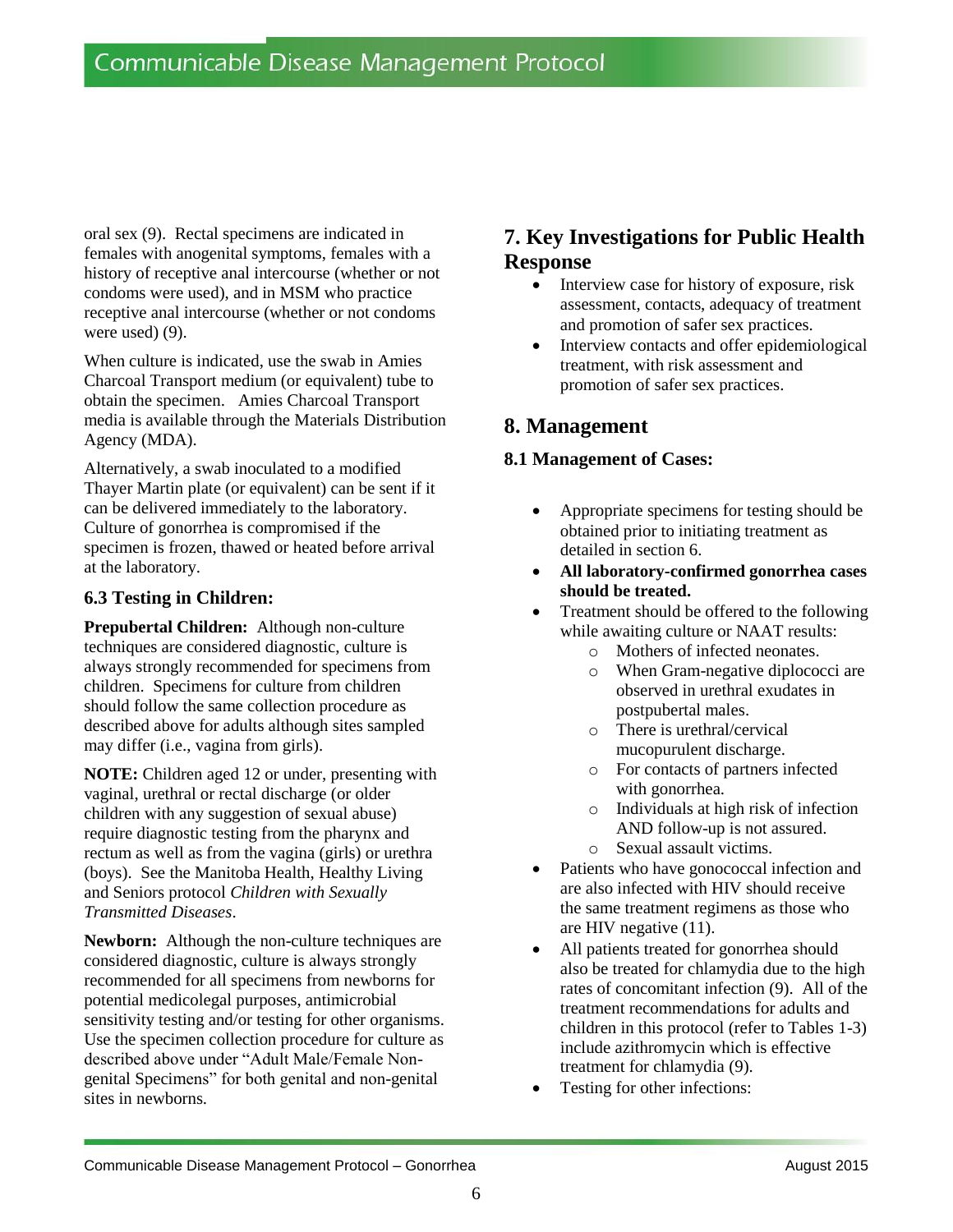- o HIV counselling and testing are recommended (3, 9).
- o Testing for chlamydia, syphilis and hepatitis B is recommended (9).
- o Serologic testing for hepatitis C is recommended for high risk individuals (e.g., injection drug users, individuals with a history of incarceration).
- Immunization:
	- o Hepatitis B immunization is recommended if not already immune (9).
	- o Hepatitis A immunization is recommended for high risk individuals (e.g., MSM, injection drug users) (6). Refer to the current *Canadian Immunization Guide* at: [http://www.phac-aspc.gc.ca/publicat/cig-gci/p04](http://www.phac-aspc.gc.ca/publicat/cig-gci/p04-eng.php) [eng.php](http://www.phac-aspc.gc.ca/publicat/cig-gci/p04-eng.php) .
	- o The human papillomavirus (HPV) vaccine should be discussed with male and female patients as per the recommendations in the current *Canadian Immunization Guide* at: [http://www.phac-aspc.gc.ca/publicat/cig-gci/p04](http://www.phac-aspc.gc.ca/publicat/cig-gci/p04-eng.php) [eng.php](http://www.phac-aspc.gc.ca/publicat/cig-gci/p04-eng.php) .
- Patient education on prevention should be provided including:
	- o The risk of reinfection;
	- o The need for the index case and his/her sex partner(s) to abstain from unprotected sex until at least 3 days after completion of treatment and the case/contact(s) are asymptomatic (i.e., signs and symptoms have resolved) (9);
	- o Barrier methods of contraception (12); and
	- o Risks associated with various sex activities and ways to reduce the risk of acquiring sexually transmitted infections (STIs) (12).
- Cases should be interviewed to obtain information on contacts so that contact

notification can be initiated. Refer to *Management of Contacts* below.

 Patients diagnosed with gonorrhea should be educated about antibiotic resistance and instructed to return to care if symptoms do not resolve in 3-5 days or if test of cure is recommended (13).

#### **Special Considerations for the Pregnant Woman:**

- See Tables 1-3 for treatment regimens.
- Always consult with an appropriate specialist if you are unclear about a medication risk in pregnancy (14).
- A test of cure is recommended for all pregnant women and their sex partners (14).
- Neonates born to infected mothers must be tested and treated for gonorrhea (9). Refer to "Neonatal Infection" below.

#### **Children:**

See Tables 1-3 for treatment. Sexual abuse must be considered when genital, rectal or pharyngeal gonorrhea is diagnosed in any child beyond the neonatal period (2, 9). Consultation with a colleague experienced in such cases should be sought (9). Siblings and other children at risk should also be evaluated (9). Refer to the Manitoba Health, Healthy Living and Seniors protocol *Children with Sexually Transmitted Diseases* for management and additional mandatory reporting requirements*.* Consultation with experts for the reporting, referral and management of such cases should be sought. Refer to *Reporting of Child Protection and Child Abuse: Handbook and Protocols for Manitoba Service Providers* available at:

[http://www.pacca.mb.ca/ESW/Files/Handbook\\_Child\\_Protection\\_and\\_C](http://www.pacca.mb.ca/ESW/Files/Handbook_Child_Protection_and_Child_Abuse_Web_Links.pdf) hild Abuse Web Links.pdf .

#### **Neonatal Infection:**

• Treatment should be initiated without waiting for test results (9). Consultation with an expert in infectious diseases should be initiated as soon as possible. Refer to Tables 2 and 4 for initial treatment recommendations.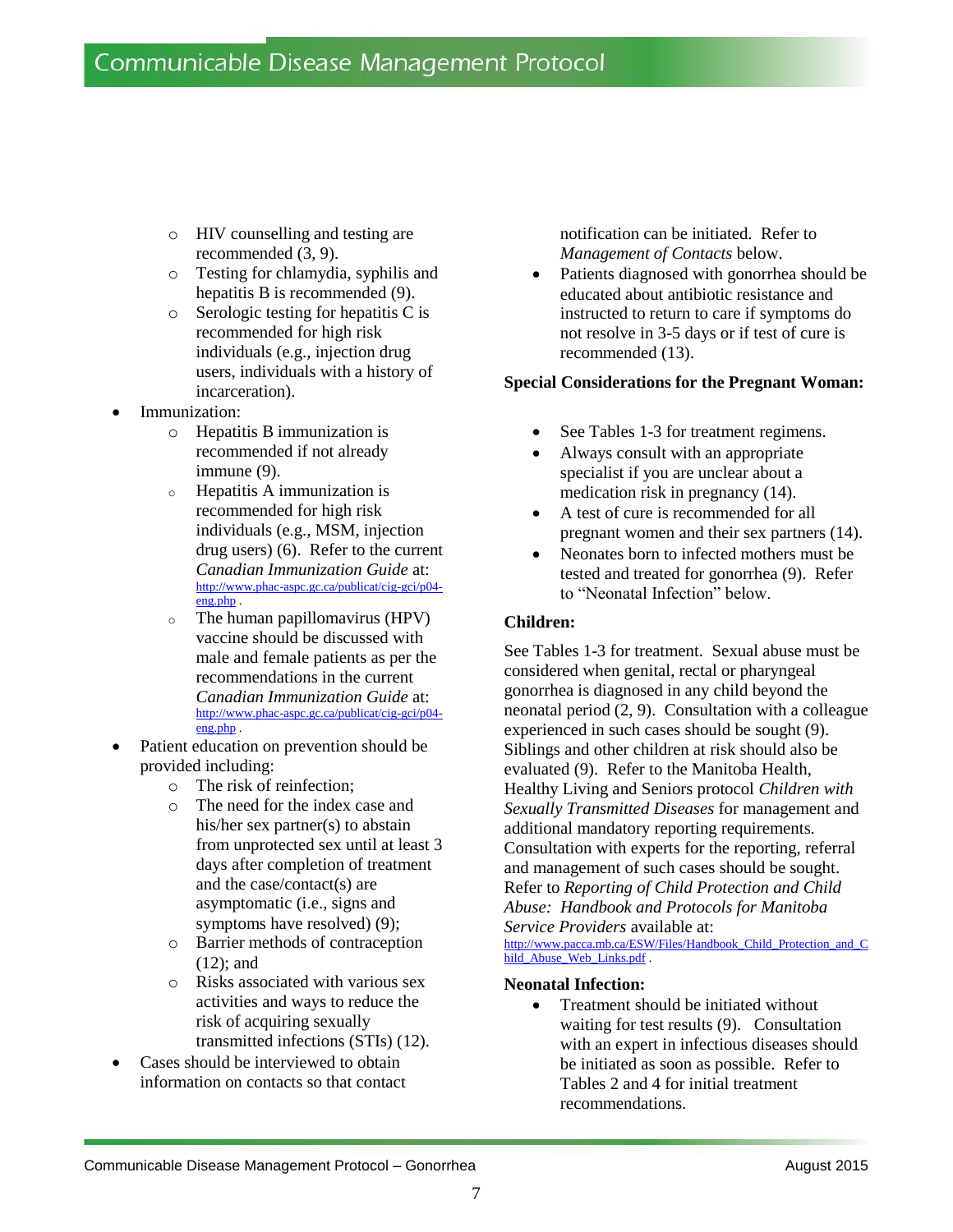When a neonate is confirmed to have gonorrhea, the mother and her most recent sex partner plus any other partners within 60 days of delivery should be located, clinically evaluated and empirically treated, regardless of clinical findings and without waiting for test results (9).

#### **Disseminated Gonococcal Infections (DGI):**

 Refer to Tables 3 and 4 below for recommended treatment.

#### **Infection Prevention and Control Measures:**

Routine Practices. Refer to page 96 of the Manitoba Health, Healthy Living and Seniors document *Routine Practices and Additional Precautions: Preventing the Transmission of Infection in Health Care* available at: <http://www.gov.mb.ca/health/publichealth/cdc/docs/ipc/rpap.pdf> .

#### **Treatment:**

Treatment recommendations for gonorrhea are based on the *Canadian Guidelines on Sexually Transmitted Infections Gonococcal Infections Chapter* (July 2013) available at: [http://www.phac-aspc.gc.ca/std-mts/sti](http://www.phac-aspc.gc.ca/std-mts/sti-its/cgsti-ldcits/assets/pdf/section-5-6-eng.pdf)[its/cgsti-ldcits/assets/pdf/section-5-6-eng.pdf](http://www.phac-aspc.gc.ca/std-mts/sti-its/cgsti-ldcits/assets/pdf/section-5-6-eng.pdf) .

Due to the increase in quinolone-resistant *N. gonorrhoeae*, fluoroquinolones such as ciprofloxacin, levofloxacin and ofloxacin are no longer recommended for treating gonococcal infections in Manitoba.

Penicillin and tetracyclines should not be used for the treatment of gonorrhea as resistance is high (9).

Refer to Tables 1-4 below for specific gonorrhea treatment recommendations. Combination therapy is recommended in response to increasing antimicrobial resistance (9). Manitoba Health, Healthy Living and Seniors provides drugs for treatment of bacterial STIs to practitioners in the provincial jurisdiction at no charge; however, not all of the recommended regimens listed in this protocol are publicly-funded. To order the publicly-funded STI drugs, refer to the *Manitoba Health STI* 

#### *Medication Order Form*:

<http://www.gov.mb.ca/health/publichealth/cdc/protocol/form11.pdf> .

Refer to Appendix A for management of acute pelvic inflammatory disease (PID).

#### **Medication-specific Considerations:**

- Where possible, directly observed therapy with single-dose regimens is recommended (9).
- Clinicians should base their treatment choices and tailor recommendations on local epidemiologic data where available (9).
- Cefixime and ceftriaxone should not be given to patients who are allergic to cephalosporins (9). An appropriate specialist should be consulted for patients who are allergic to cephalosporins.
- Azithromycin should not be used as monotherapy unless cephalosporins are contraindicated as resistance has been reported (9).

#### **Antibiotic Resistance:**

Local Public Health should be promptly notified of cefixime, ceftriaxone or azithromycin treatment failures (9).

Gonococcal resistance to common antimicrobials may be plasmid or chromosomally mediated.

Once regional resistance to an antibiotic reaches three to five per cent, empiric therapy using that antimicrobial regimen is no longer recommended. Antibiotic resistance can only be confirmed through laboratory testing using culture and antimicrobial susceptibility testing of the organism.

In 2009 in Manitoba, of 34 *N. gonorrhoeae* isolates submitted to CPL for antimicrobial susceptibility testing, 5.9% were resistant to ciprofloxacin. In 2010, of 24 isolates submitted, 29.2% were resistant to ciprofloxacin. All gonococcal isolates submitted in 2010 for susceptibility testing were sensitive to azithromycin, cefixime and ceftriaxone. This information should be interpreted carefully as the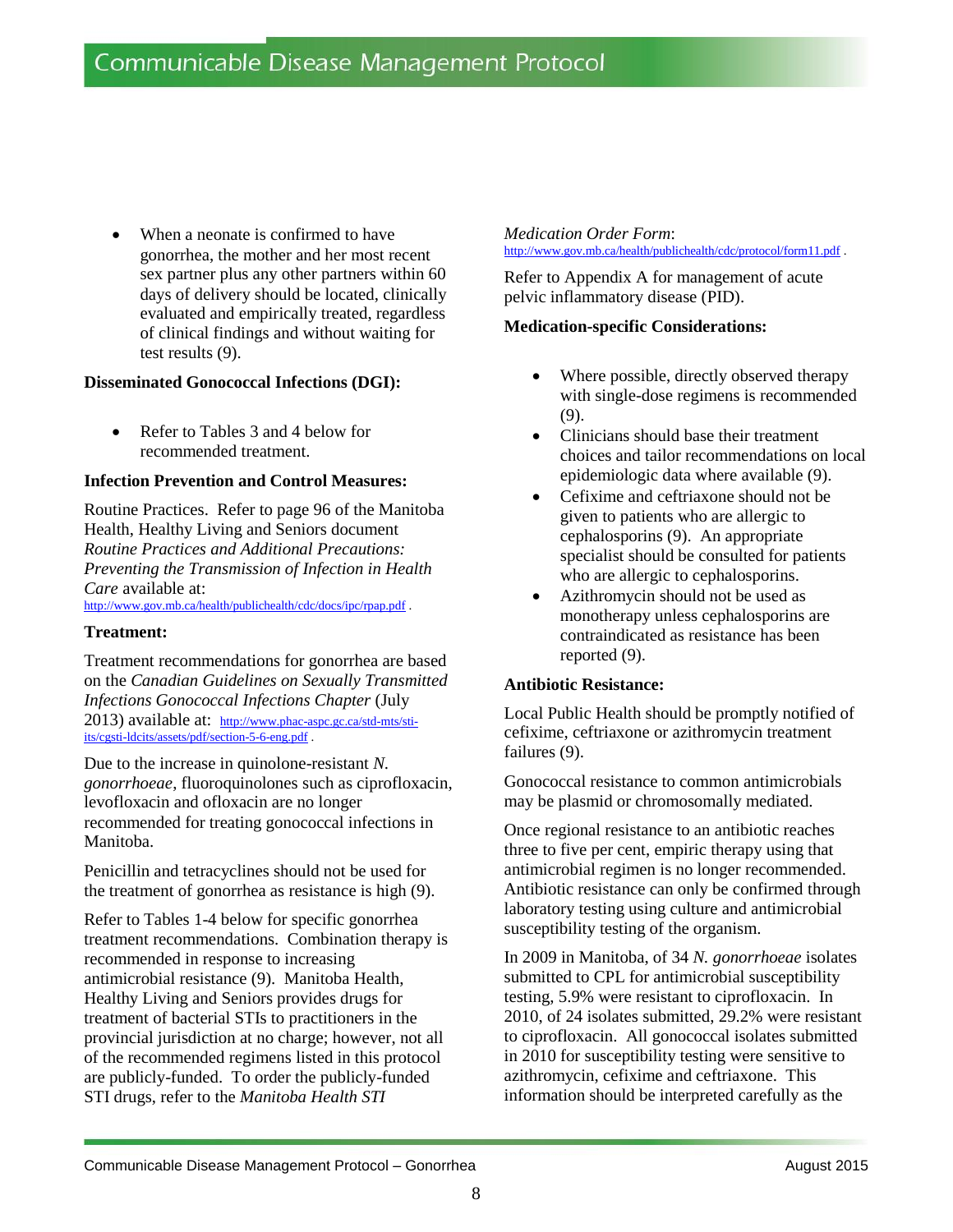number of isolates is so low that it is impossible to draw any concrete conclusions. The number of isolates submitted for antimicrobial susceptibility testing at CPL continues to decline, presumably due to the predominant use of molecular testing. The higher percentage of isolates resistant to ciprofloxacin in 2010 may be partially due to selective culturing as a result of treatment failure. As of January 19, 2012 in Manitoba, all submitted isolates were susceptible to ceftriaxone and cefixime but the minimum inhibitory concentrations (MICs) (i.e., amount of antibiotic required to kill the bacteria) are slowly increasing over time, consistent with Public Health Agency of Canada findings.

#### **Case Follow-up:**

- Test of cure for *N. gonorrhoeae* from all initial positive sites is important in the following situations/individuals:
	- o All pharyngeal infections;
	- o Persistent symptoms or signs posttherapy;
	- o Case treated with a regimen other than the preferred regimen;
	- o Case is linked to another case with documented antimicrobial resistance to the treatment given;
	- o Antimicrobial resistance to the administered therapy is documented;
	- o Case is linked to a treatment failure case that was treated with the same antibiotic;
	- o Treatment failure for gonorrhea has occurred previously for current infection in the individual;
	- o There is re-exposure to an untreated partner;
	- o Infection occurs during pregnancy;
	- o Disseminated gonoccoccal infection is diagnosed;
	- o Case is a child;
- o Follow-up testing should be considered for PID if *N. gonorrhoeae* was initially isolated;
- o Women undergoing therapeutic abortion (TA) who have a positive test result for gonococcal infection, as they are at increased risk of developing pelvic inflammatory disease (9).
- When indicated, test of cure should be performed from all positive sites:
	- o By culture 3 -7 days after completion of therapy (9).
	- o By NAAT (if culture is not available) at least 2-3 weeks after completion of treatment to avoid false positive results due to the presence of non-viable organisms (9). Note that NAAT is only useful as a test of cure for genital infections. Refer to the online CPL *Guide to Services* for more information: [http://www.gov.mb.ca/health/publichealth/cpl/doc](http://www.gov.mb.ca/health/publichealth/cpl/docs/guide.pdf)

[s/guide.pdf](http://www.gov.mb.ca/health/publichealth/cpl/docs/guide.pdf) .

- Treatment failures\* should be investigated using culture to allow for antimicrobial susceptibility testing (9).
- Cases of gonorrhea should be retested six months post-treatment (9) or whenever the patient seeks medical care within the following 12 months (11) as reinfection is common.

\* Defined as no reported sexual contact during the post-treatment period AND one of the following:

- Presence of intracellular Gram-negative diplococci on microscopy taken at least 72 hours after completion of treatment.
- Positive *N. gonorrhoeae* on culture taken at least 72 hours after completion of treatment.
- Positive NAAT taken at least 2-3 weeks after completion of treatment (9).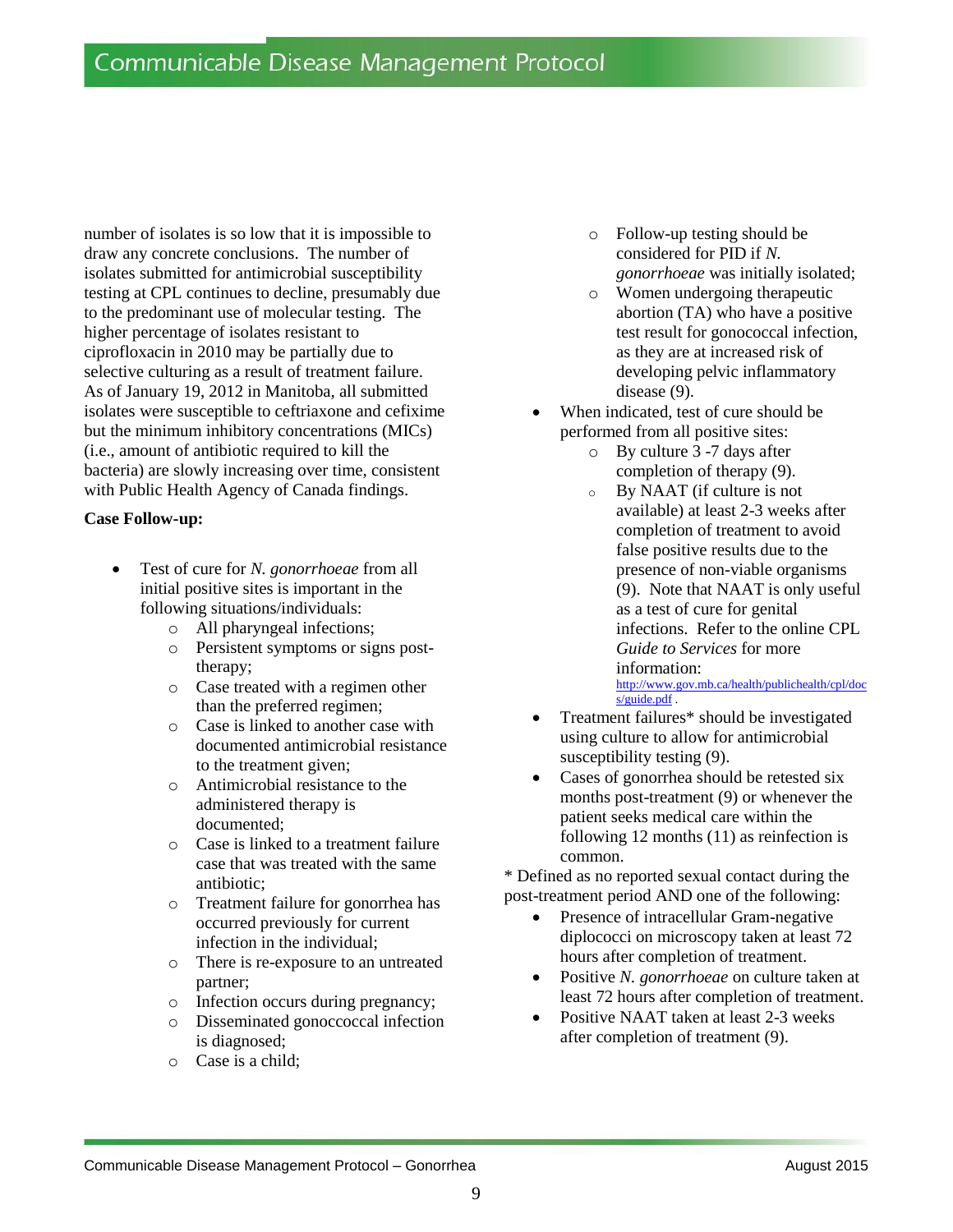| <b>Indication</b>                                                                                                    | Preferred Treatment <sup>1</sup>                                                                                                                                                                                                         | <b>Alternate Treatment</b> <sup>1</sup>                                                                                                                                                                                                                                                                                                             |
|----------------------------------------------------------------------------------------------------------------------|------------------------------------------------------------------------------------------------------------------------------------------------------------------------------------------------------------------------------------------|-----------------------------------------------------------------------------------------------------------------------------------------------------------------------------------------------------------------------------------------------------------------------------------------------------------------------------------------------------|
| Anogenital infection<br>(urethral, endocervical,<br>vaginal, rectal) in adults<br>and youth $\geq$ 9 years of<br>age | Ceftriaxone 250 mg IM in a single<br>dose PLUS azithromycin 1 g PO in a<br>single dose <sup>2</sup><br><b>OR</b><br><b>Cefixime</b> 800 mg PO in a single dose <sup>3</sup><br>PLUS azithromycin 1 g PO in a single<br>dose <sup>2</sup> | <b>Spectinomycin</b> 2 g IM in a single dose <sup>4</sup><br><b>PLUS azithromycin</b> 1 g PO in a single dose <sup>2</sup><br><b>OR</b><br><b>Azithromycin</b> 2 g PO in a single dose <sup>5</sup>                                                                                                                                                 |
| Pharyngeal infection in<br>adults and youth $\geq 9$<br>years of age                                                 | <b>Ceftriaxone</b> 250 mg IM in a single<br>dose PLUS azithromycin 1 g PO in a<br>single dose <sup>2</sup>                                                                                                                               | <b>Cefixime</b> 800 mg PO in a single dose <sup>3</sup> <b>PLUS</b><br><b>azithromycin</b> 1 g PO in a single dose <sup>2</sup><br><b>OR</b><br><b>Azithromycin</b> 2 g PO in a single dose <sup>5</sup>                                                                                                                                            |
| Anogenital infection<br>(urethral, rectal) in men<br>who have sex with men<br>(MSM)                                  | Ceftriaxone 250 mg IM in a single<br>dose PLUS azithromycin 1 g PO in a<br>single dose <sup>2</sup>                                                                                                                                      | <b>Cefixime</b> 800 mg PO in a single dose <sup>3</sup> <b>PLUS</b><br><b>azithromycin</b> 1 g PO in a single dose <sup>2</sup><br><b>OR</b><br><b>Spectinomycin</b> 2 g IM in a single dose <sup>4</sup><br><b>PLUS azithromycin</b> 1 g PO in a single dose <sup>2</sup><br><b>OR</b><br><b>Azithromycin</b> 2 g PO in a single dose <sup>5</sup> |
| Pharyngeal infection in<br><b>MSM</b>                                                                                | Ceftriaxone 250 mg IM in a single<br>dose PLUS azithromycin 1 g PO in a<br>single dose $2$                                                                                                                                               | <b>Cefixime</b> 800 mg PO in a single dose <sup>3</sup> <b>PLUS</b><br><b>azithromycin</b> 1 g PO in a single dose <sup>2</sup><br><b>OR</b><br><b>Azithromycin</b> 2 g PO in a single dose <sup>5</sup>                                                                                                                                            |

**Table 1. Recommended Treatment Regimens for Uncomplicated Gonorrhea** 

<sup>&</sup>lt;sup>1</sup> General consensus of the Expert Working Group for the *Canadian Guidelines on Sexually Transmitted Infections*.<br><sup>2</sup> **Alternate combination therany:** Azithromycin 1  $\sigma$  PO is preferred over the alternative of doxycycl

<sup>2</sup> **Alternate combination therapy:** Azithromycin 1 g PO is preferred over the alternative of doxycycline 100 mg PO bid x 7 days due to significant rates of tetracycline-resistant gonorrhea and concerns regarding compliance with a 7 day treatment regimen. **Doxycycline is contraindicated in pregnant and breastfeeding women.** 3

There is scientific evidence that cefixime 800 mg is safe and effective in treating gonococcal infections. Pharmacodynamic studies have shown that 800 mg of cefixime compared to 400 mg, increases the period when the free drug concentration exceeds the MIC. Therefore, a dosage of 800 mg may be more effective than the previously recommended 400 mg at reducing risk of gonococcal treatment failure in settings of reduced cephalosporin susceptibility.

<sup>4</sup> Available only through Health Canada's Special Access Program (SAP) <http://www.hc-sc.gc.ca/dhp-mps/acces/drugs-drogues/index-eng.php>

<sup>&</sup>lt;sup>5</sup> Azithromycin 2 g PO in a single dose should only be considered as an alternate treatment option if there is a history of severe allergy to cephalosporins. It is important to recognize the risk of treatment failure when using azithromycin monotherapy for the treatment of gonorrhea in settings of emerging azithromycin resistance. There are also significant gastrointestinal side effects associated with high dose azithromycin. A test of cure is recommended when monotherapy with azithromycin is used.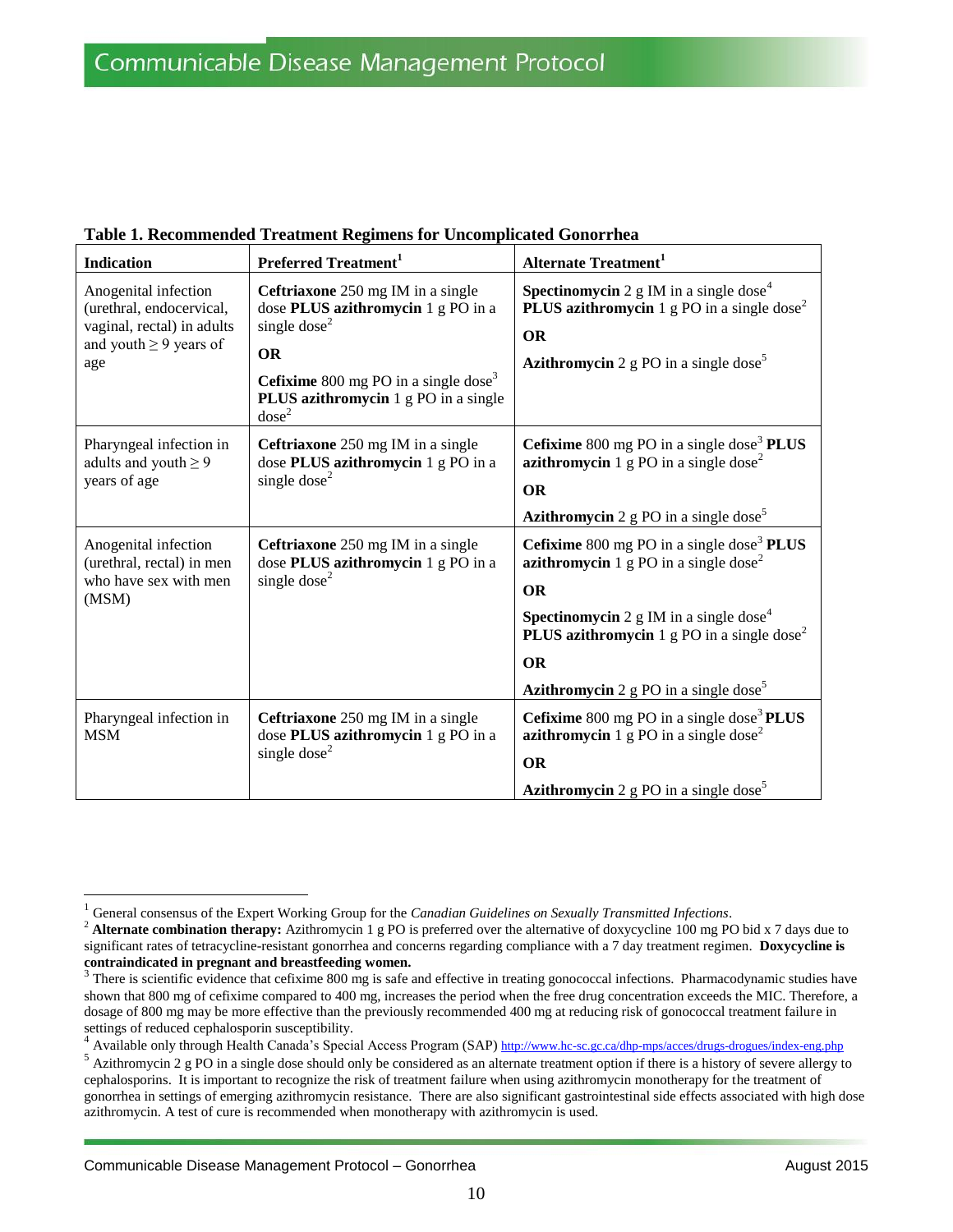| <b>Indication</b>                                            | <b>Preferred Treatment</b> <sup>6</sup>                                                                                                                                                                                                                                                                               | <b>Alternate Treatment</b> <sup>6</sup>                                                                                                                                   |
|--------------------------------------------------------------|-----------------------------------------------------------------------------------------------------------------------------------------------------------------------------------------------------------------------------------------------------------------------------------------------------------------------|---------------------------------------------------------------------------------------------------------------------------------------------------------------------------|
| Anogenital<br>infection<br>(urethral,<br>vaginal,<br>rectal) | <b>Cefixime</b> 8 mg/kg PO BID x 2 doses <sup>7</sup> (maximum 400)<br>mg per dose) PLUS azithromycin 20 mg/kg<br>(maximum dose of $1$ g) PO in a single dose<br><b>OR</b><br><b>Ceftriaxone</b> 50 mg/kg IM up to 250 mg in a single<br>dose PLUS azithromycin 20 mg/kg (maximum dose<br>of 1 g) PO in a single dose | <b>Spectinomycin</b> 40 mg/kg IM in a single<br>dose (maximum dose of 2 g) <sup>8</sup> <b>PLUS</b><br>azithromycin 20 mg/kg (maximum dose<br>of 1 g) PO in a single dose |
| Pharyngeal<br>infection                                      | <b>Ceftriaxone</b> 50 mg/kg IM up to 250 mg in a single<br>dose PLUS azithromycin 20 mg/kg (maximum dose<br>of 1 g) PO in a single dose                                                                                                                                                                               | <b>Cefixime</b> 8 mg/kg PO BID x 2 doses <sup>7</sup><br>(maximum 400 mg per dose) PLUS<br>azithromycin 20 mg/kg (maximum dose<br>of 1g) PO in a single dose              |

#### **Table 2. Recommended Treatment Regimens for Uncomplicated Gonorrhea in Children < 9 Years of age**

#### **Important notes related to neonates (birth to one month of age):**

- In neonates the recommended dosage for ceftriaxone is 25-50 mg/kg (maximum 125 mg).
- **Routine combination therapy with a macrolide is not recommended** due to the association with pyloric stenosis. Testing should be done for chlamydia and if results are positive, treatment should be provided as per the Chlamydia protocol <http://www.gov.mb.ca/health/publichealth/cdc/protocol/chlamydia.pdf> .

<sup>6</sup> General consensus of the Expert Working Group for the *Canadian Guidelines on Sexually Transmitted Infections*.

<sup>&</sup>lt;sup>7</sup> Wherever possible, oral therapies are recommended for children. Recommendations for the use of cefixime are based on data showing efficacy in the treatment of infections caused by organisms similar to *N. gonorrhoeae*. Because there is limited experience with the use of cefixime in children with gonococcal infections, antimicrobial susceptibility should be ascertained and a follow-up culture ensured. If follow-up cannot be ensured, ceftriaxone should be used in place of cefixime.

<sup>&</sup>lt;sup>8</sup> Available only through Health Canada's Special Access Program (SAP) <http://www.hc-sc.gc.ca/dhp-mps/acces/drugs-drogues/index-eng.php>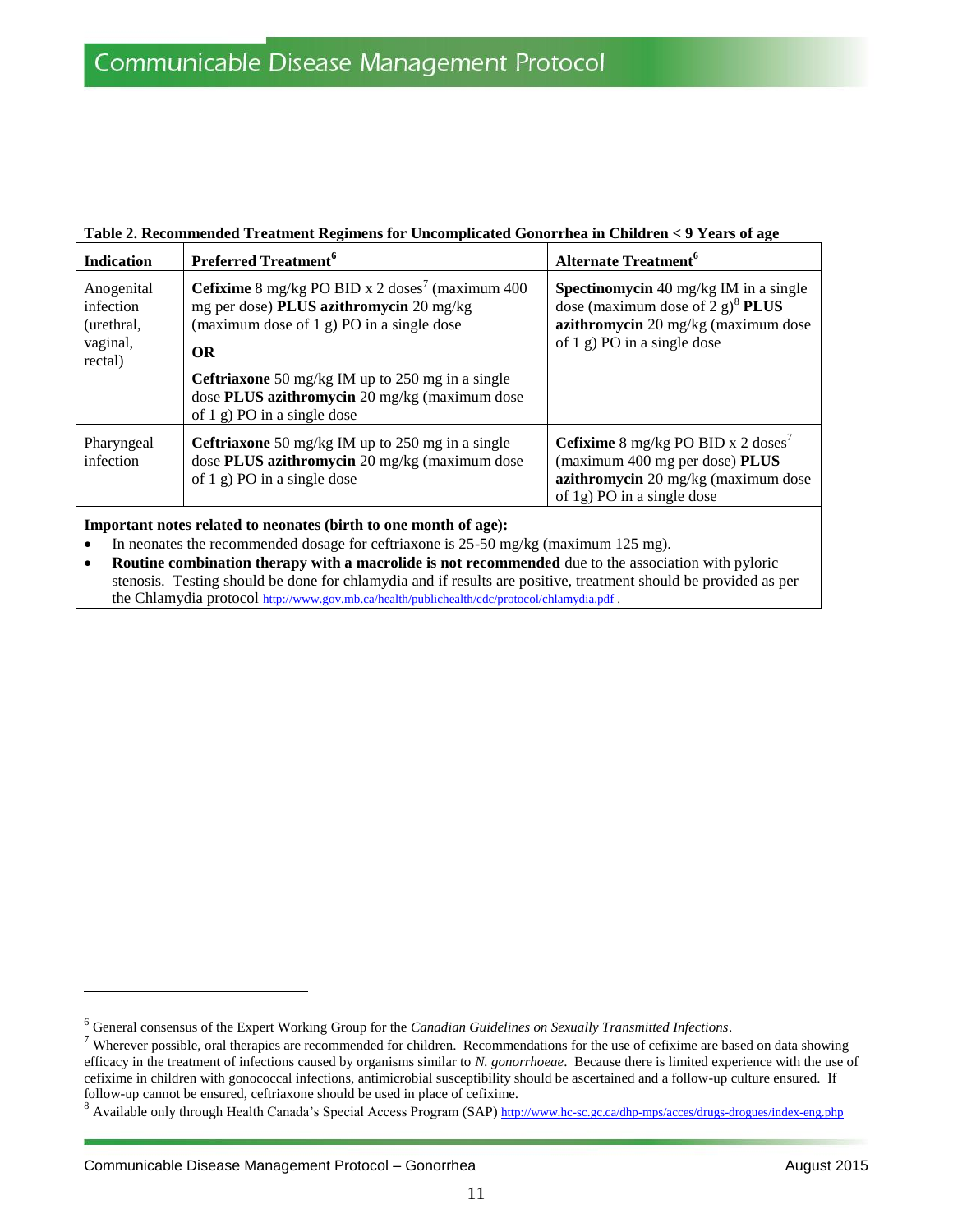| <b>Infection</b> | <b>Preferred initial treatment for adults</b><br>and youth $\geq$ 9 years of age (while<br>awaiting consultation with an<br>experienced colleague) <sup>9</sup> | Preferred initial treatment for children $>1$ month to $<$<br>9 years of age (while awaiting consultation with an<br>infectious diseases expert) <sup>9</sup>                                        |
|------------------|-----------------------------------------------------------------------------------------------------------------------------------------------------------------|------------------------------------------------------------------------------------------------------------------------------------------------------------------------------------------------------|
| Arthritis        | Ceftriaxone 2 g IV/IM daily for 7<br>days <sup>9</sup> PLUS azithromycin 1 g PO in a<br>single dose $^{10}$                                                     | <b>Ceftriaxone</b> 50 mg/kg IV/IM $^{11}$ daily for 7 days<br>(maximum dose of 1 $g/day$ ) <sup>9</sup> <b>PLUS azithromycin</b> 20<br>mg/kg (maximum dose of 1 g) PO in a single dose               |
| Meningitis       | <b>Ceftriaxone</b> 2 g IV/IM <sup>11</sup> daily for 10 -<br>14 days <sup>9</sup> PLUS azithromycin 1 g PO<br>in a single dose <sup>10</sup>                    | <b>Ceftriaxone</b> 50 mg/kg IV/IM <sup>11</sup> q12h for 10-14 days<br>(maximum of 1 g/dose and 2 g/day) <sup>9</sup> <b>PLUS azithromycin</b><br>20 mg/kg (maximum dose of 1 g) PO in a single dose |
| Endocarditis     | <b>Ceftriaxone</b> 2 g IV/IM <sup>11</sup> daily for 28<br>days <sup>9</sup> PLUS azithromycin 1 g PO in a<br>single dose <sup>10</sup>                         | <b>Ceftriaxone</b> 50 mg/kg IV/IM <sup>11</sup> q12h for 28 days<br>(maximum of 1 g/dose and 2 g/day) <sup>9</sup> PLUS azithromycin<br>20 mg/kg (maximum dose of 1 g) PO in a single dose           |
| Ophthalmia       | Ceftriaxone 2 g IV/IM in a single<br>dose <sup>9</sup> PLUS azithromycin 1 g PO in a<br>single dose $^{10}$                                                     | Ceftriaxone 50 mg/kg IV/IM in a single dose (maximum<br>dose of 2 g) PLUS azithromycin 20 mg/kg (maximum<br>dose of 1 g) PO in a single dose <sup>9</sup>                                            |

**Table 3. Recommended treatment for gonococcal ophthalmia and disseminated infections in adults and youth > 1 month old**

These guidelines are based on the general consensus of the Expert Working Group for the *Canadian Guidelines on Sexually Transmitted Infections.*

**years.**

<sup>&</sup>lt;sup>9</sup> This is the usual duration of therapy but all cases should be discussed with an infectious diseases expert.

<sup>&</sup>lt;sup>10</sup> **Alternate combination therapy:** Azithromycin 1 g PO is preferred over the alternative of doxycycline 100 mg PO bid x 7 days due to significant rates of tetracycline-resistant gonorrhea and concerns regarding compliance with a 7 day treatment regimen. **Doxycycline is contraindicated in pregnant and breastfeeding women.**

 $11$  IM administration should only be considered if an IV line is not available.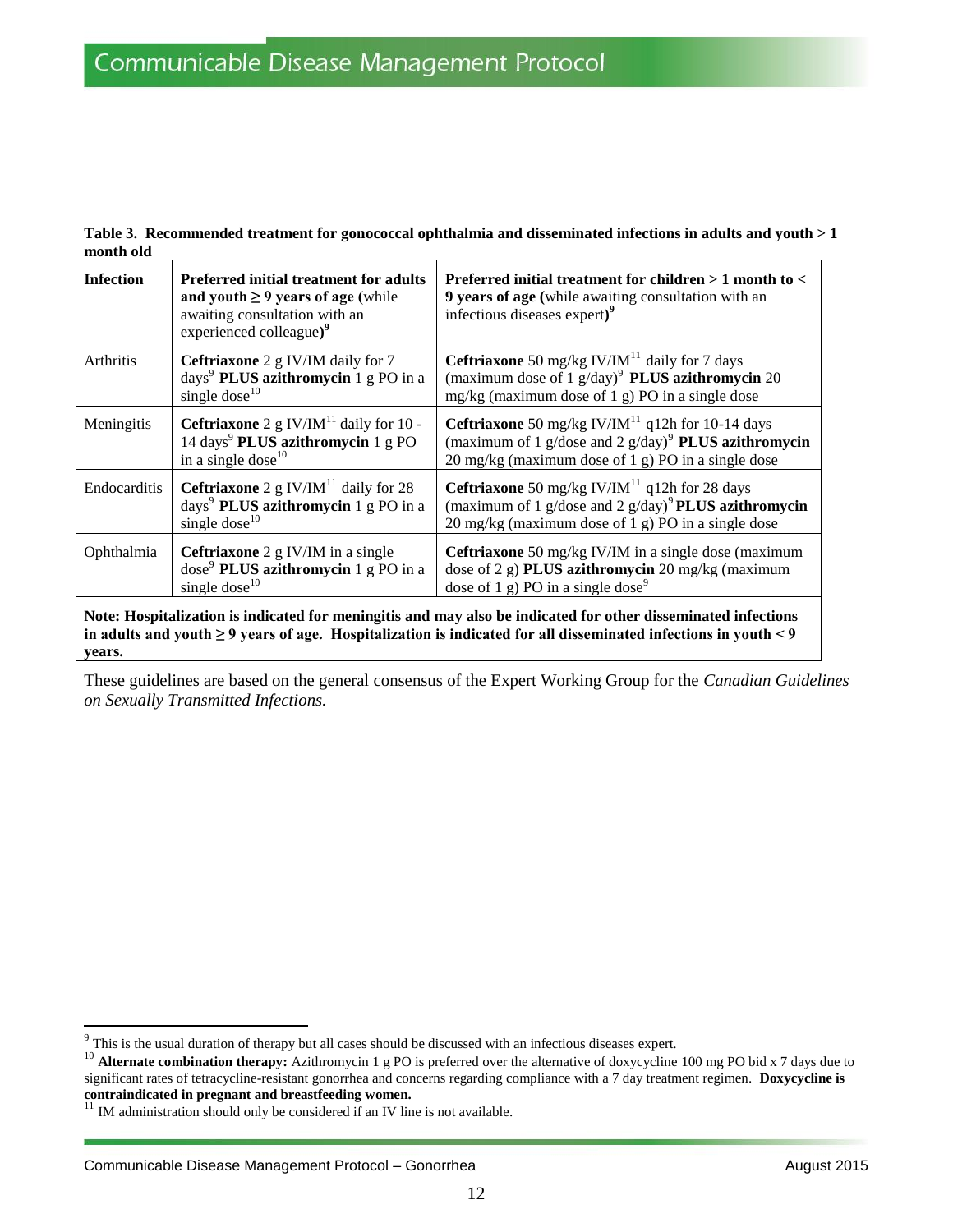#### **Table 4. Recommended treatment for ophthalmia neonatorum and disseminated infection in neonates**

|  |  |  |  |  |  |  |  |  |  |  |  |  | Note: Refer to "Neonatal Contacts" below for prophylaxis of neonates born to women with untreated gonorrhea. |
|--|--|--|--|--|--|--|--|--|--|--|--|--|--------------------------------------------------------------------------------------------------------------|
|--|--|--|--|--|--|--|--|--|--|--|--|--|--------------------------------------------------------------------------------------------------------------|

| <b>Indication</b>                                                                          | <b>Preferred</b><br>Treatment <sup>12</sup>                                              | <b>Important Notes</b>                                                                                                                                                                                                                                                                                                                                                                                                                                                                                                                                                                                                                                                                                                     |
|--------------------------------------------------------------------------------------------|------------------------------------------------------------------------------------------|----------------------------------------------------------------------------------------------------------------------------------------------------------------------------------------------------------------------------------------------------------------------------------------------------------------------------------------------------------------------------------------------------------------------------------------------------------------------------------------------------------------------------------------------------------------------------------------------------------------------------------------------------------------------------------------------------------------------------|
| Ophthalmia<br>neonatorum                                                                   | Ceftriaxone 25-50<br>$mg/kg$ IM in a single<br>dose (maximum dose)<br>of 125 mg) $^{13}$ | Irrigate eyes immediately with sterile normal saline and at least<br>$\bullet$<br>hourly as long as necessary to eliminate discharge.<br>Prophylactic treatment for possible chlamydial co-infection is not<br>$\bullet$<br>recommended unless follow-up cannot be assured. Testing should<br>be done for Chlamydia and if results are positive, treatment should<br>be provided as per the Chlamydia protocol<br>http://www.gov.mb.ca/health/publichealth/cdc/protocol/chlamydia.pdf.<br>Hospitalization and consultation with an expert in infectious<br>$\bullet$<br>diseases should be initiated as soon as possible.<br>Appropriate infection prevention and control precautions are<br>٠<br>necessary for all cases. |
| Neonates with<br>disseminated<br>gonococcal<br>arthritis.<br>meningitis or<br>endocarditis | Cefotaxime 50 mg/kg<br>IV/IM $^{14}$ q6h for 10-<br>$14 \text{ days}^{13, 15}$           | Hospitalization and consultation with an expert in infectious<br>$\bullet$<br>diseases should be initiated as soon as possible.<br>Prophylactic treatment for possible chlamydial co-infection is not<br>$\bullet$<br>recommended unless follow-up cannot be assured. Testing should<br>be done for chlamydia and if results are positive, treatment should<br>be provided as per the Chlamydia protocol<br>http://www.gov.mb.ca/health/publichealth/cdc/protocol/chlamydia.pdf.                                                                                                                                                                                                                                           |

<sup>12</sup> General consensus of the Expert Working Group for the *Canadian Guidelines on SexuallyTransmitted Infections*.

<sup>&</sup>lt;sup>13</sup> Routine gonococcal combination therapy with a macrolide is not recommended due to the association with pyloric stenosis.

<sup>&</sup>lt;sup>14</sup> IM administration should only be considered if an IV line is not available.

<sup>&</sup>lt;sup>15</sup> This is the usual duration of therapy but all cases should be discussed with an infectious diseases expert.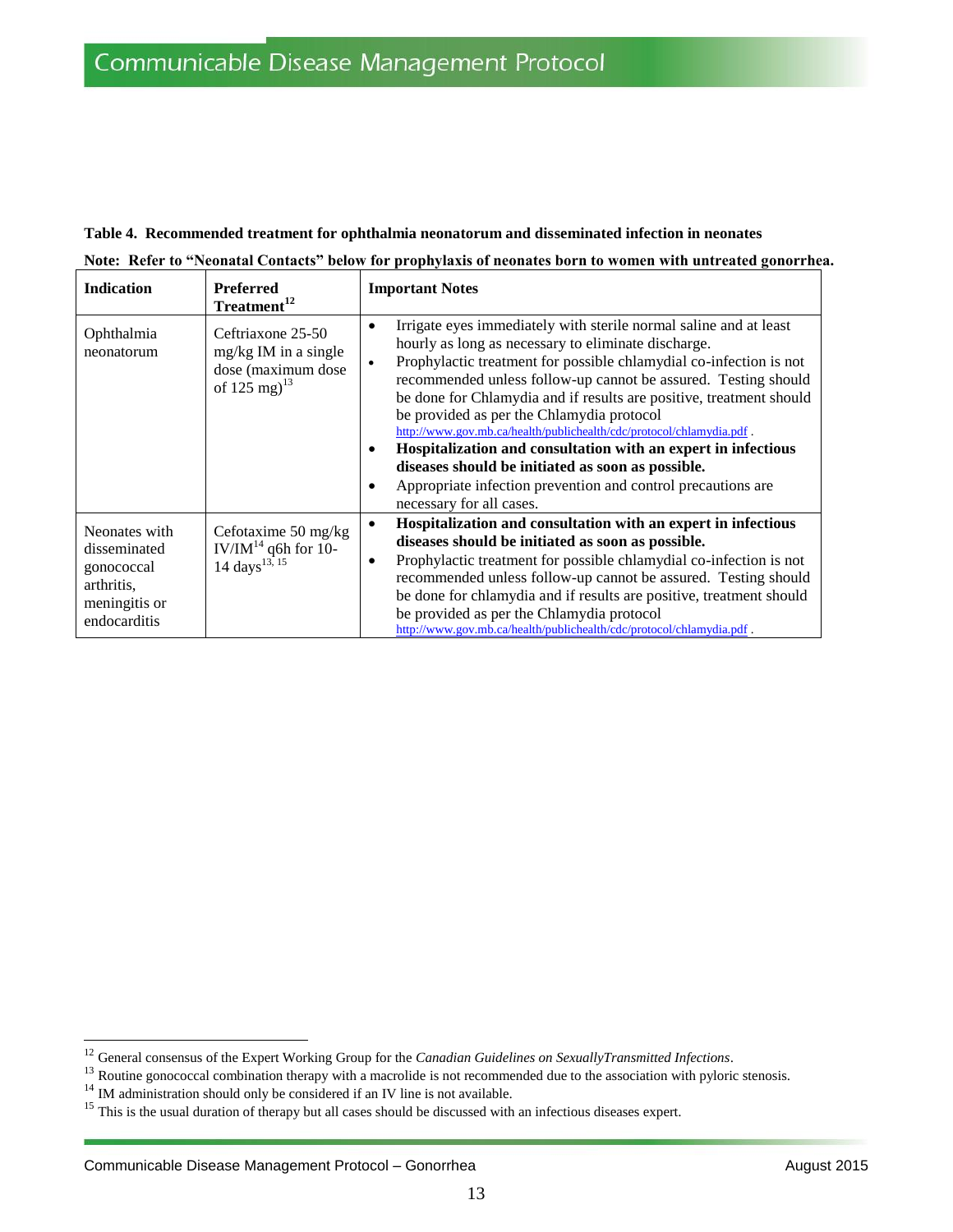## **8.2 Management of Contacts:**

- Regulations under the *Public Health Act* require health care professionals to report all sex contacts of gonorrhea cases to Manitoba Health, Healthy Living and Seniors. Please use the *Notification of Sexually Transmitted Disease (NSTD)* form available at: [http://www.gov.mb.ca/health/publichealth/cdc/protocol/form](http://www.gov.mb.ca/health/publichealth/cdc/protocol/form3.pdf) [3.pdf](http://www.gov.mb.ca/health/publichealth/cdc/protocol/form3.pdf) to report cases and contacts.
- Patients should be referred to a physician, public health nurse or other health care professional for support with partner notification. Public Health will be notified of all cases in order to coordinate contact notification and management and ensure that it is completed to the extent possible.
- All partners who have had sexual contact with the index case within 60 days prior to symptom onset or date of specimen collection (if the index case is symptomatic) should be notified and tested for gonorrhea (9). Treatment should be offered, regardless of clinical findings and without waiting for test results (9).
- The length of time for the trace-back period should be extended if possible in the following circumstances:
	- o To include additional time between the date of testing and date of treatment;
	- o If the index case states that there were no partners during the recommended trace-back period, the most recent partner should be notified; and
	- o If all partners traced (according to recommended trace-back period) test negative, the last partner prior to the trace-back period should be notified (9).
- Parents of infected neonates (i.e., mother and her sexual partner) and individuals implicated in sexual abuse/assault cases,

must be located, clinically evaluated and treated (9).

 Contacts should also be counseled and screened for other STIs, especially chlamydia, as there is a high rate of concomitant infection.

NOTE: When resources are limited, priority for partner notification should be directed toward youth/young adults < 25 years of age and partners who may be pregnant.

#### **Neonatal Contacts:**

- Neonates born to infected untreated mothers should be tested for gonorrhea (9). Conjunctivae should be cultured prior to administering antibiotics (9). If the infant is unwell in any way, blood and cerebrospinal fluid should also be cultured to rule out disseminated infection (9).
- Neonates born to women with untreated gonorrhea should be treated with ceftriaxone 25-50 mg/kg IM in a single dose (maximum dose of 125 mg) (9).
- Prophylactic treatment for possible chlamydial co-infection is not recommended unless follow-up cannot be assured (9).
- Testing should be done for chlamydia and if results are positive, treatment should be provided as per the Chlamydia protocol [http://www.gov.mb.ca/health/publichealth/cdc/protocol/chla](http://www.gov.mb.ca/health/publichealth/cdc/protocol/chlamydia.pdf) [mydia.pdf](http://www.gov.mb.ca/health/publichealth/cdc/protocol/chlamydia.pdf) .

## **8.3 Preventive Measures:**

- Case and contact management as per sections 8.1 and 8.2.
- Educate the public and counsel individuals in an effort to promote safer sexual practices and the use of barrier contraceptives (4, 15).
- Promptly test individuals with compatible clinical syndromes (4).
- Test individuals with newly acquired STIs for other common infections (4).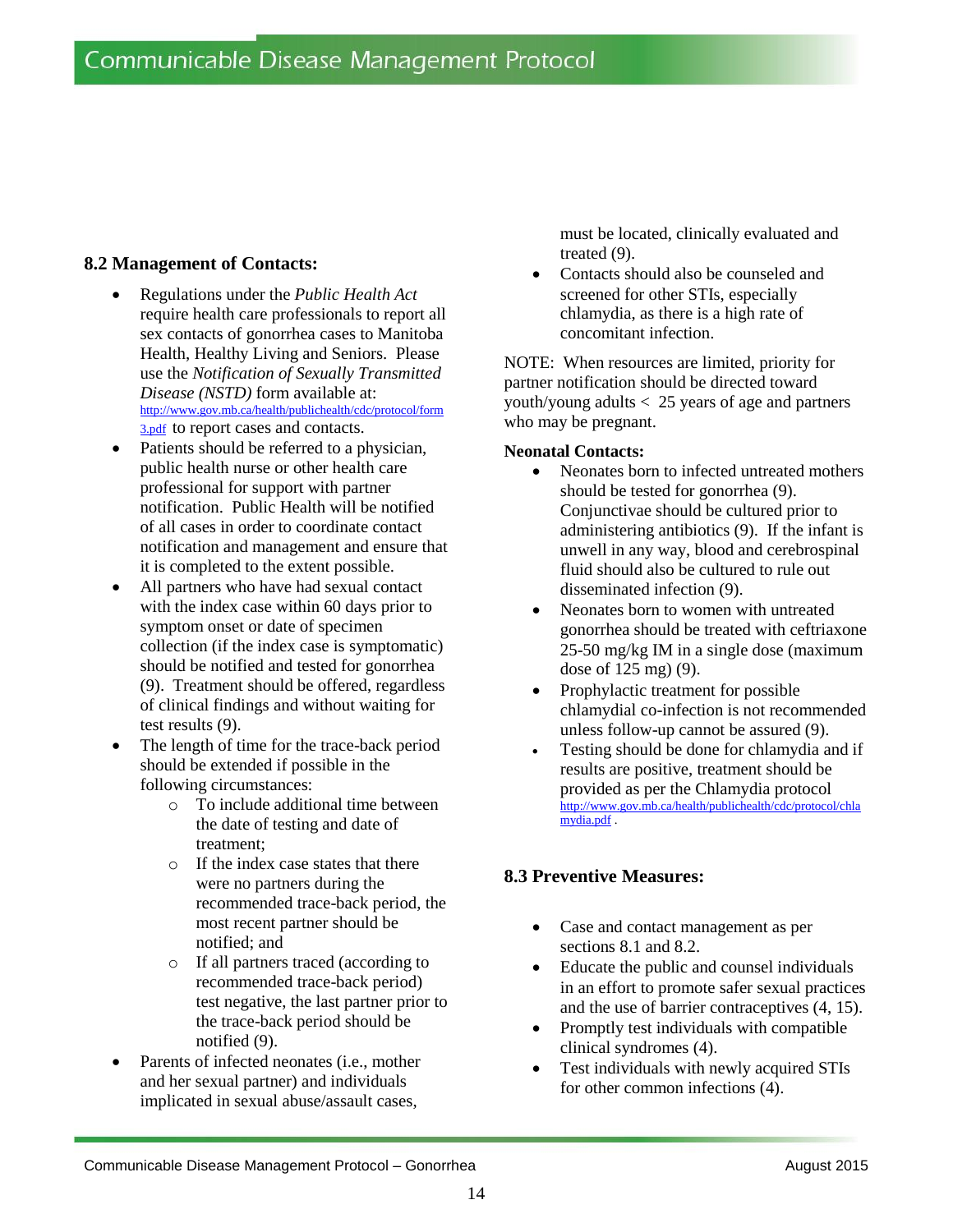- Test all pregnant women at least once during pregnancy. A repeat test in the third trimester is recommended for women at high risk of gonococcal infection (2, 16). Pregnant women who were not screened during pregnancy should be screened for *N. gonorrhoeae* at delivery (16).
- Undertake case-finding in individuals who are at higher risk of infection with gonorrhea (9). Frequency of testing will depend upon individual risk circumstances:
	- o Individuals who have had sexual contact with a person with a confirmed or suspected gonococcal infection;
	- o Individuals who have had unprotected sex with a resident of an area with high gonorrhea burden and/or high risk of antimicrobial resistance;
	- o Individuals with a history of previous gonococcal infection;
	- o Individuals with a history of other sexually transmitted infections (e.g., chlamydia, HIV);
	- o Sex workers and their sex partners;
	- $\circ$  Sexually active youth  $\lt$  25 years of age;
	- o Street-involved youth and other homeless populations;
	- o Men who have unprotected sex with men;
	- o Individuals who have sex with multiple and/or casual/anonymous partners.
	- o Individuals requesting STBBI screening  $(5)$ .
- Implement ocular prophylaxis of all infants immediately after birth to prevent ophthalmia neonatorum (4). Prophylaxis may be delayed for as long as one hour after birth to facilitate parent-infant bonding (4). Please note that these recommendations are subject to change while the recently released Canadian Paediatric Society Position

Statement on Preventing ophthalmia neonatorum

([http://www.cps.ca/en/documents/position/ophthalmia](http://www.cps.ca/en/documents/position/ophthalmia-neonatorum)[neonatorum](http://www.cps.ca/en/documents/position/ophthalmia-neonatorum) ) is being reviewed.

# **Additional Resources for Health Care Professionals**

*Canadian Guidelines on Sexually Transmitted Infections.* Available at: [http://www.phac-aspc.gc.ca/std](http://www.phac-aspc.gc.ca/std-mts/sti-its/index-eng.php)[mts/sti-its/index-eng.php](http://www.phac-aspc.gc.ca/std-mts/sti-its/index-eng.php)

Sexual Health Information Line (Nine Circles Community Health Centre), Winnipeg, 204-945- 2437, Outside Winnipeg, 1-800-782-2437.

Sexuality Education Resource Centre, Manitoba, 204-982-7800.

## **APPENDIX A: Management of Acute Pelvic Inflammatory Disease (PID)**

**Early diagnosis and treatment are crucial to the maintenance of fertility (17).**

- Acute pelvic inflammatory disease results from the ascending spread of microorganisms from the vagina and endocervix to the upper female genital tract including the endometrium, fallopian tubes, pelvic peritoneum and contiguous structures (17).
- This syndrome includes any combination of endometritis, salpingitis, tubo-ovarian abscess and pelvic peritonitis (11).
- Etiologic agents include *N. gonorrhoeae, C. trachomatis* and other organisms such as anaerobes, enteric gram negative rods, streptococci and some mycoplasma.
- Acute PID may be difficult to diagnose because of the wide variation in presenting symptoms and signs. Many women with PID have subtle or mild symptoms.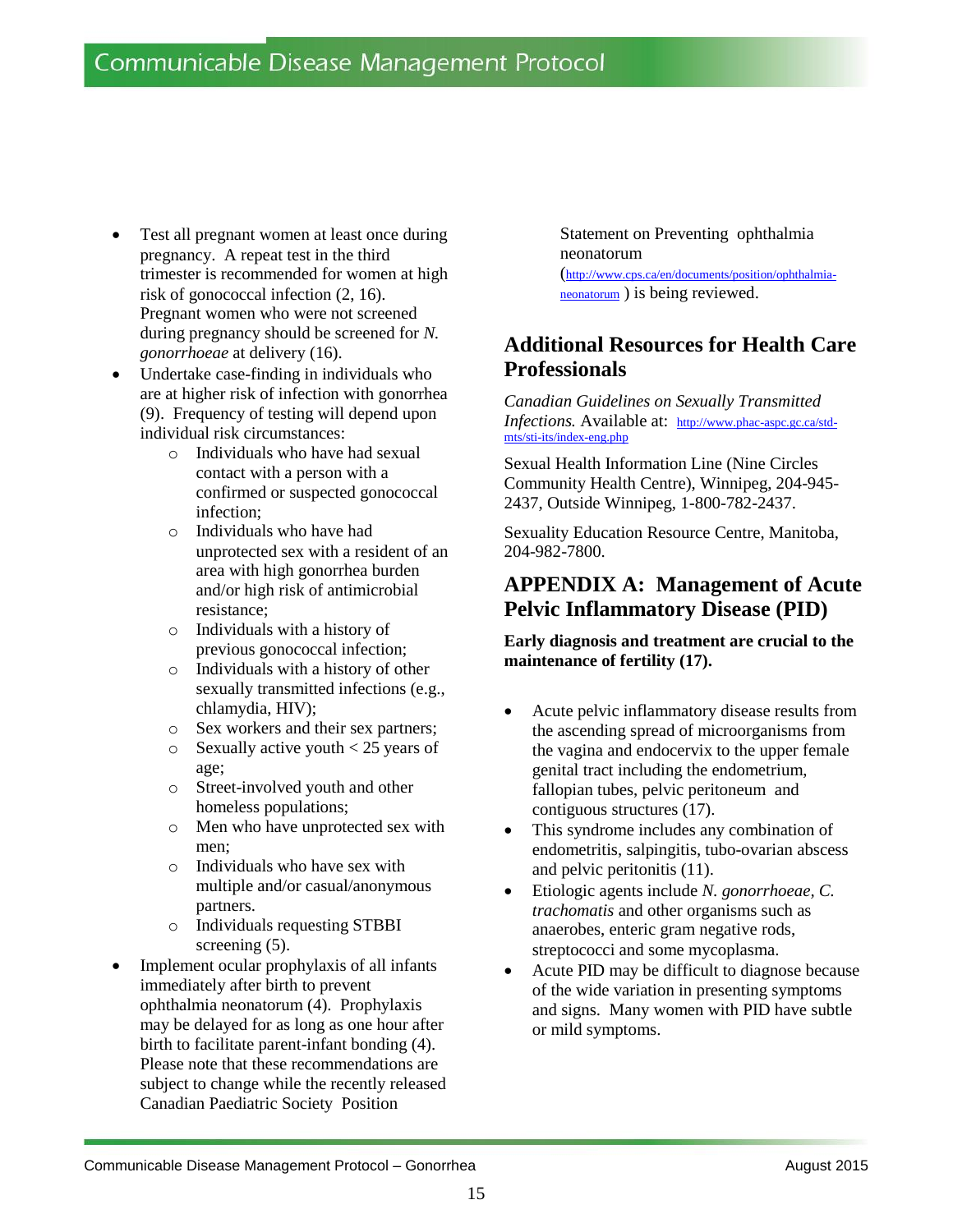- There is no single historical, physical or laboratory finding that is both sensitive and specific for the diagnosis of PID  $(11, 17)$ .
- The minimum diagnostic criteria for PID includes the following:
	- o Lower abdominal tenderness and
	- o Uterine/adnexal tenderness or
	- o Cervical motion tenderness (11, 17).
- Additional criteria that support a diagnosis of PID and enhance the specificity of the diagnosis, in addition to the minimum criteria include:
	- o Oral temp  $> 38.3$ °C
	- o Presence of white blood cells (WBC) on saline microscopy of vaginal secretions/wet mount
	- o Elevated erythrocyte sedimentation rate
	- o Elevated C reactive protein
	- o Abnormal cervical or vaginal mucopurulent discharge
	- o Laboratory documentation of cervical infection with *N. gonorrhoeae* or *C. trachomatis* (11, 17).
- Definitive diagnostic criteria include:
	- o Endometrial biopsy with histopathologic evidence of endometritis (at least 1 plasma cell per x 120 field and at least 5 neutrophils per x 400 field);
	- o Transvaginal sonography or other imaging techniques showing thickened fluid-filled tubes, with or without free pelvic fluid or tubo-ovarian complex; or
	- o Gold standard: Laparoscopy demonstrating abnormalities consistent with PID, such as fallopian tube erythema and/or mucopurulent exudates (17).

#### **Treatment:**

- Goals of treatment are to control acute infection and to prevent long-term sequelae such as infertility, ectopic pregnancy and chronic pelvic pain (17).
- Empiric treatment for PID should be initiated in women at risk for STIs if the minimum criteria

are present and no other causes for the illness can be identified.

- The management of women with PID is considered inadequate unless their sexual partners are also clinically evaluated (18).
- Treatment regimens should provide coverage for *N. gonorrhoeae*, *C. trachomatis*, Gram-negative facultative bacteria and streptococci. Anaerobic coverage (metronidazole) should be considered, but whether elimination of anaerobes from the upper tract is necessary remains to be answered even though anaerobes are detected in the majority of PID cases (17).

The recommended combination treatment below is covered by Manitoba Health, Healthy Living and Seniors. There are other effective treatment regimens for PID that health care providers may wish to prescribe; however, only the regimens described below are publicly-funded in Manitoba. To order the publicly-funded STI drugs, refer to the *Manitoba Health STI Medication Order Form*: <http://www.gov.mb.ca/health/publichealth/cdc/protocol/form11.pdf> .

**Ceftriaxone** 250 mg IM in a single dose followed by

**Doxycycline** 100 mg orally twice a day for 14 days with or without

**Metronidazole** 500 mg orally twice a day for 14 days.

Precautions: Ceftriaxone should not be given to persons with a cephalosporin allergy or a history of immediate and/or anaphylactic reactions to penicillins (17). Doxycycline is contraindicated in pregnancy, lactation and children under nine years of age. Patients should not drink alcohol during and for 24 hours after oral therapy with metronidazole because of a possible disulfram (antabuse ) reaction (17).

**For patients with contraindications to treatment with cephalosporins,** recent evidence suggests that short course **azithromycin** at a dose of either 250 mg PO daily for one week or 1 gram PO weekly for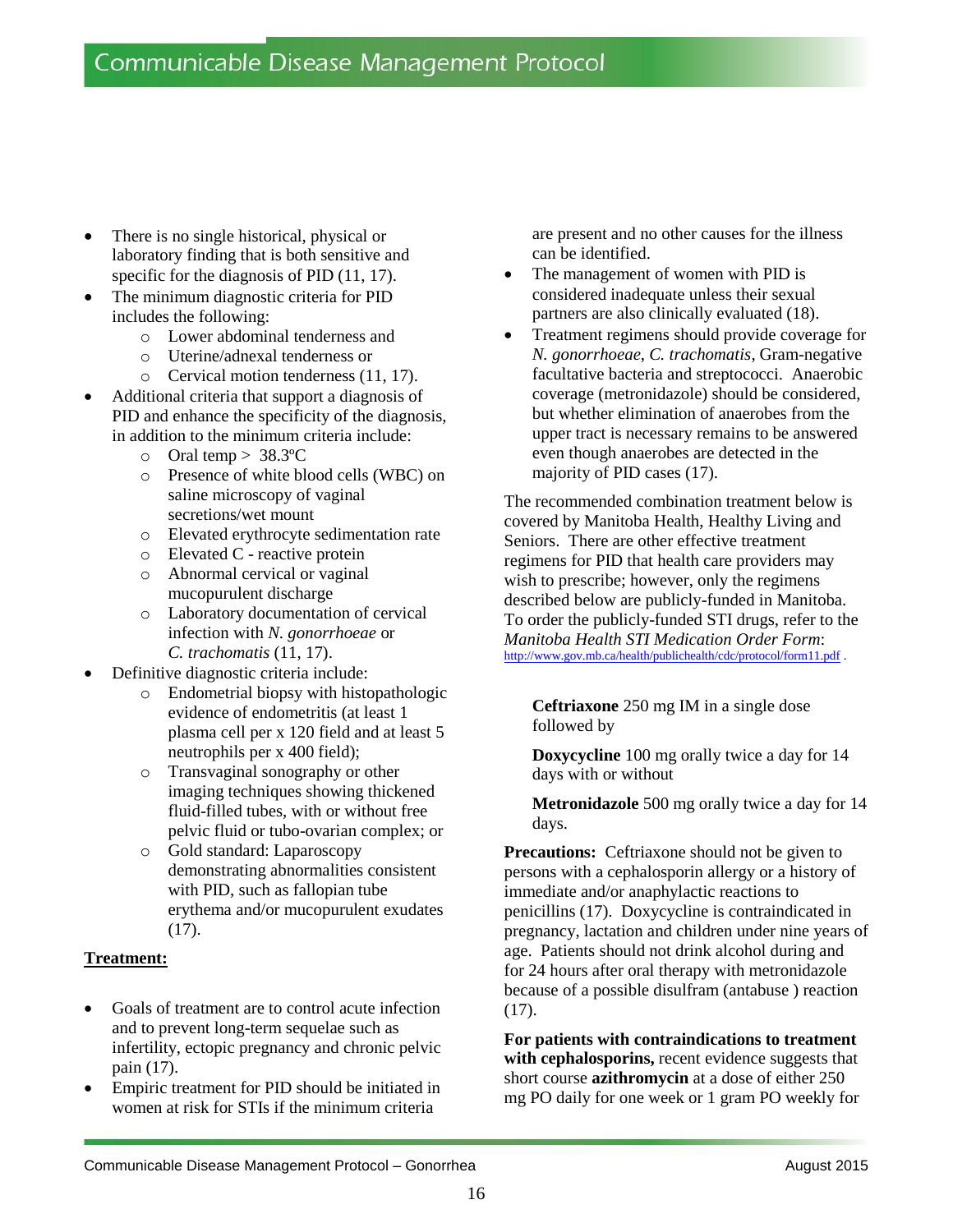two weeks **combined with oral metronidazole** is effective in producing a clinical cure for acute PID (17).

- Some patients will require hospitalization. The decision of whether hospitalization is necessary should be based on the discretion of the health care provider.
- Individuals treated as outpatients need careful follow-up and should be re-evaluated 2 to 3 days after therapy is initiated (17). If no clinical improvement has occurred, hospital admission for parenteral therapy, observation and consideration for laparoscopy is required; consultation with colleagues experienced in the care of these patients should be considered (17).
- Some specialists also recommend rescreening for *N. gonorrhoeae* and *C. trachomatis* four to six weeks after therapy is completed in women with documented infection.
- Pregnant patients with suspected PID should be hospitalized for evaluation and treatment with parenteral therapy; consultation with an expert should be sought.

## **References**

1. Public Health Agency of Canada. Case Definitions for Communicable Diseases under National Surveillance. *Canada Communicable Disease Report CCDR* 2009; 35S2: 1-123.

2. American Academy of Pediatrics. Gonococcal Infections. In: Pickering LK ed. *Red Book: 2012 Report of the Committee on Infectious Diseases. 29th ed.* Elk Grove Village , IL: American Academy of Pediatrics, 2012: 336-344.

3. Heymann David L. Gonococcal Infections. In: *Control of Communicable Diseases Manual 20th ed,* American Public Health Association, Washington, 2014; 237-242.

4. Marrazzo JM and Apicella M. *Neisseria gonorrhoeae*. In: Bennett JE, Dolin R, Blaser MJ eds. *Mandell, Douglas, and Bennett's Principles and Practice of Infectious Diseases Eighth Edition.* Elsevier, Philadelphia, 2015.

5. World Health Organization. Laboratory Diagnosis of Sexually Transmitted Infections. Including Human Immunodeficiency Virus, 2013. Available at:

[http://www.who.int/reproductivehealth/publications/rtis/9789241505840](http://www.who.int/reproductivehealth/publications/rtis/9789241505840/en/)  $/en/$ .

6. Public Health England. Guidance for the detection of gonorrhoea in England, 2014. Available at:

[https://www.gov.uk/government/uploads/system/uploads/attachment\\_dat](https://www.gov.uk/government/uploads/system/uploads/attachment_data/file/405293/170215_Gonorrhoea_testing_guidance_REVISED__2_.pdf) [a/file/405293/170215\\_Gonorrhoea\\_testing\\_guidance\\_REVISED\\_\\_2\\_.pd](https://www.gov.uk/government/uploads/system/uploads/attachment_data/file/405293/170215_Gonorrhoea_testing_guidance_REVISED__2_.pdf)  $\underline{f}$  $\underline{f}$  $\underline{f}$ .

7. Totten S, Maclean R and Payne E. Gonorrhea in Canada: 2003-2012. *Canada Communicable Disease Report* CCDR 2015; 41(2): 26-29.

8. Public Health Agency of Canada. *Report on Sexually Transmitted Infections in Canada: 2010*. Centre for Communicable Diseases and Infection Control, Infectious Disease Prevention and Control Branch, Public Health Agency of Canada; 2012. Available at:

[http://publications.gc.ca/collections/collection\\_2013/aspc-phac/HP37-](http://publications.gc.ca/collections/collection_2013/aspc-phac/HP37-10-2010-eng.pdf) [10-2010-eng.pdf](http://publications.gc.ca/collections/collection_2013/aspc-phac/HP37-10-2010-eng.pdf) .

9. Public Health Agency of Canada. *Canadian Guidelines on Sexually Transmitted Infections, Gonococcal Infections Chapter, July, 2013*. Available at: [http://www.phac-aspc.gc.ca/std-mts/sti-its/cgsti](http://www.phac-aspc.gc.ca/std-mts/sti-its/cgsti-ldcits/assets/pdf/section-5-6-eng.pdf)[ldcits/assets/pdf/section-5-6-eng.pdf](http://www.phac-aspc.gc.ca/std-mts/sti-its/cgsti-ldcits/assets/pdf/section-5-6-eng.pdf) .